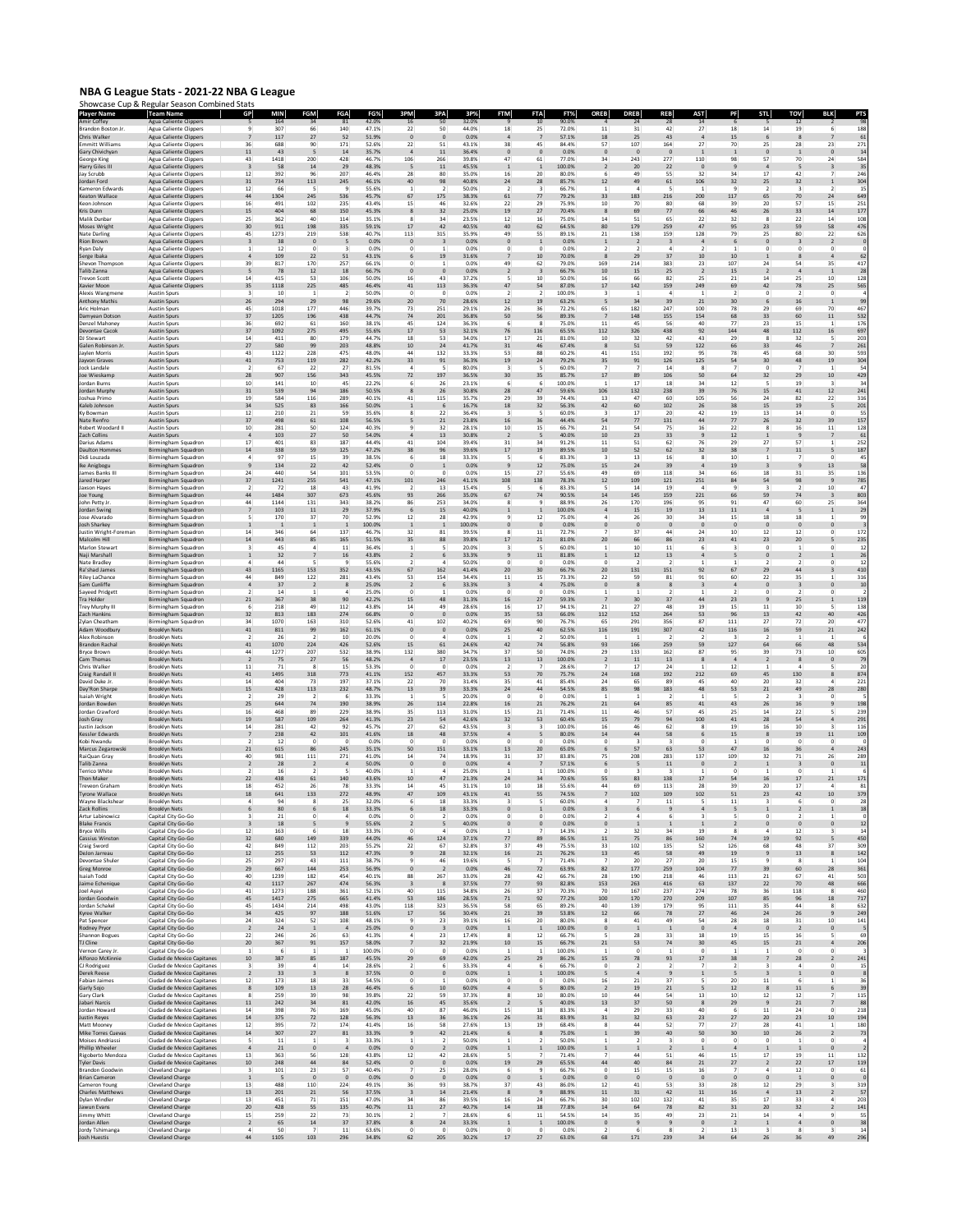| Player Name<br>ustin James                | Team Name<br>Cleveland Charge                         | 35                               | MIN<br>1016    | ΞGΜ<br>219            | FGA<br>530<br>41.3%                    | 73                               | 3P/<br>221                                | 3P%<br>33.0%    | FTM<br>77                        | 111                           | FT9<br>69.49             | <b>OREB</b><br>35              | <b>DREE</b><br>145            | REB<br>180                                | AST<br>113                              | SΤ<br>84                      | 101<br>24                                                       | 13                                 | 651                     |
|-------------------------------------------|-------------------------------------------------------|----------------------------------|----------------|-----------------------|----------------------------------------|----------------------------------|-------------------------------------------|-----------------|----------------------------------|-------------------------------|--------------------------|--------------------------------|-------------------------------|-------------------------------------------|-----------------------------------------|-------------------------------|-----------------------------------------------------------------|------------------------------------|-------------------------|
| Kevin Pangos<br>Kvle Guv                  | <b>Cleveland Charge</b><br>Cleveland Charge           | $\overline{\mathbf{3}}$<br>14    | 99<br>514      | 10<br>113             | 36<br>27.8%<br>260<br>43.5%            | 8<br>49                          | 25<br>144                                 | 32.0%<br>34.0%  | 5<br>28                          | 7<br>37                       | 71.4%<br>75.7%           | $\overline{\mathbf{3}}$<br>15  | 10<br>84                      | 13<br>99                                  | 18<br>71                                | $9$<br>35                     | 5<br>9<br>14<br>38                                              | $\mathbf{1}$<br>-6                 | 35<br>324               |
| Malik Newman<br>Mitch Ballock             | Cleveland Charge<br>Cleveland Charge                  | 34<br>38                         | 1019<br>947    | 237<br>74             | 550<br>43.1%<br>216<br>34.3%           | 82<br>63                         | 230<br>195                                | 35.7%           | 52<br>$\mathbf{Q}$               | 68<br>13                      | 76.5%<br>69.2%           | 13<br>R                        | 121<br>90                     | 134<br>98                                 | 133<br>49                               | 51<br>42                      | 16<br>81<br>15                                                  | $\overline{4}$                     | 635<br>229              |
| Montell McRa                              | <b>Cleveland Charge</b>                               | $\overline{9}$                   | 133            | 6                     | 24<br>25.0%                            | $\mathbf{1}$                     | $13\,$                                    | 32.3%<br>7.7%   | $\overline{\mathbf{3}}$          |                               | 60.0%                    |                                | 11                            | 12                                        |                                         | $11\,$                        | 20<br>$\pmb{0}$<br>$\overline{2}$                               | $10\,$                             | 17                      |
| Norvel Pelle<br>RJ Nembhard J             | Cleveland Charge<br>Cleveland Charge                  | 28<br>24                         | 507<br>873     | 75<br>195             | 129<br>58.1%<br>447<br>43.6%           | 39                               | 10<br>122                                 | 30.0%<br>32.0%  | 30<br>65                         | 36<br>90                      | 83.3%<br>72.2%           | 67<br>30                       | 104<br>162                    | 171<br>192                                | 20<br>142                               | 85<br>54                      | 10<br>33<br>109<br>23                                           | 32                                 | 206<br>535              |
| Sheldon Mac<br>Tacko Fall                 | Cleveland Charge<br>Cleveland Charge                  | $\overline{7}$<br>30             | 209<br>783     | 29<br>202             | 75<br>38.7%<br>266<br>75.9%            |                                  | 20<br>$\overline{1}$                      | 35.0%<br>100.0% | 18<br>45                         | 20<br>79                      | 90.0%<br>57.0%           | $\mathbf{1}$<br>119            | 20<br>204                     | 21<br>323                                 | 16<br>22                                | 9<br>81                       | 6<br>13<br>79<br>8                                              | $\overline{2}$<br>83               | 95<br>478               |
| revon Scott<br><b>Trey Landers</b>        | <b>Cleveland Charge</b><br>Cleveland Charge           | 25<br>26                         | 869<br>512     | 127<br>18             | 297<br>42.8%<br>63<br>28.6%            | 46<br>6                          | 141<br>31                                 | 32.6%<br>19.4%  | 16<br>$\overline{2}$             | 28<br>11                      | 57.1%<br>18.2%           | 43<br>24                       | 137<br>61                     | 180<br>85                                 | 55<br>23                                | 64<br>49                      | 35<br>32<br>$19\,$<br>15                                        | 16<br>$\overline{7}$               | 325<br>46               |
| Wes Iwundu                                | Cleveland Charge                                      | 14                               | 344            | 40                    | 96<br>41.7%                            |                                  | 23                                        | 26.1%           | 15                               | 19                            | 78.9%                    | 18                             | 61                            | 79                                        | 32                                      | 18                            | 22<br>13                                                        | 5                                  | 109                     |
| A.J. Lawson<br>Armoni Brooks              | College Park Skyhawks<br>College Park Skyhawk         | 46<br>$\mathcal{L}$              | 1373<br>59     | 180<br>13             | 388<br>46.4%<br>32<br>40.6%            | 61                               | 181<br>18                                 | 33.7%<br>44.4%  | 39<br>$\mathbf{0}$               | 64<br>$\Omega$                | 60.9%<br>0.0%            | 62<br>$\overline{1}$           | 225<br>13                     | 287<br>14                                 | 70<br>6                                 | 124<br>6                      | 56<br>39<br>6<br>$\mathbf{R}$                                   | 20<br>5                            | 489<br>34               |
| Cat Barber<br>DaQuan Jeffries             | College Park Skyhawks<br>College Park Skyhawks        | 42<br>24                         | 1381<br>626    | 303<br>131            | 651<br>46.5%<br>48.7%<br>269           | 65<br>51                         | 157<br>130                                | 41.4%<br>39.2%  | 92<br>26                         | 134<br>27                     | 68.7%<br>96.3%           | 26<br>19                       | 142<br>65                     | 168<br>84                                 | 308<br>44                               | 88<br>82                      | 121<br>40<br>25<br>24                                           | 14                                 | 827<br>353              |
| Elijah Millsap<br>Ibi Watson              | College Park Skyhawks<br>College Park Skyhawks        | $\overline{\mathbf{3}}$<br>38    | 31<br>717      | $\overline{1}$<br>91  | 10<br>10.0%<br>241<br>37.8%            | $\mathbf{0}$<br>39               | $\overline{4}$<br>123                     | 0.0%<br>31.7%   | $\overline{2}$<br>28             | $\overline{2}$<br>33          | 100.0%<br>84.8%          | <sup>2</sup><br>13             | 6<br>91                       | 8<br>104                                  | $\overline{2}$<br>37                    | $\overline{2}$<br>47          | $\overline{2}$<br>$\overline{4}$<br>15<br>20                    | $\circ$<br>9                       | 268                     |
| Jahlil Tripp<br>alen Johnson              | College Park Skyhawks<br>College Park Skyhawks        | 16<br>20                         | 299<br>721     | 31<br>163             | 74<br>41.9%<br>351<br>46.4%            | 6<br>29                          | 20<br>82                                  | 30.0%<br>35.4%  | 12<br>38                         | 16<br>67                      | 75.0%<br>56.7%           | 16<br>34                       | 57<br>193                     | 73<br>227                                 | 33<br>85                                | 33<br>51<br>34                | 13<br>27<br>54                                                  | $\overline{4}$<br>27               | 89<br>421               |
| Johnny Hamilton                           | <b>College Park Skyhawks</b>                          | $12\,$                           | 191            | 32                    | 49<br>65.3%                            | $\mathbf{1}$                     | $\overline{1}$                            | 100.0%          | $\overline{7}$                   | 10                            | 70.0%                    | 21                             | 33                            | 54                                        | 8                                       | 33                            | 19<br>$\overline{4}$<br>$\mathbf{\mathsf{R}}$                   | 15<br>$\mathbf{R}$                 | 77                      |
| Jordan Sibert<br>Justin Tillman           | College Park Skyhawks<br>College Park Skyhawks        | 20<br>42                         | 309<br>1297    | 36<br>360             | 104<br>34.6%<br>607<br>59.3%           | 22<br>.5                         | 67<br>14                                  | 32.8%<br>35.7%  | 12<br>70                         | 13<br>95                      | 92.3%<br>73.7%           | 181                            | 28<br>248                     | 31<br>429                                 | 24<br>40                                | 22<br>134                     | 15<br>22<br>47                                                  | 35                                 | 112<br>840              |
| Kammeon Holsey<br>Lamont West             | College Park Skyhawk<br>College Park Skyhawks         | $\overline{7}$<br>$\overline{7}$ | 78<br>37       | 14                    | 27<br>51.9%<br>14.3%                   |                                  | $\overline{\phantom{a}}$                  | 50.0%<br>0.0%   | $\overline{2}$<br>$\overline{2}$ | $\mathcal{L}$                 | 100.0%<br>66.7%          |                                | 13                            | 21<br>11                                  | $\mathbf{1}$                            | $\mathbf{q}$<br>10            | $\overline{\phantom{a}}$<br>$\overline{2}$                      | $\overline{2}$                     | 32                      |
| Langston Galloway<br>Malik Ellison        | College Park Skyhawks<br>College Park Skyhawks        | 25<br>39                         | 821<br>971     | 139<br>116            | 342<br>40.6%<br>248<br>46.8%           | 53<br>17                         | 150<br>43                                 | 35.3%<br>39.5%  | 48<br>40                         | 54<br>54                      | 88.9%<br>74.1%           | 19<br>63                       | 109<br>125                    | 128<br>188                                | 111<br>40                               | 38<br>91                      | 21<br>33<br>43<br>24                                            | 12<br>26                           | 404<br>320              |
| Marcus Georges-Hunt<br>Onyeka Okongwi     | College Park Skyhawks<br>College Park Skyhawks        | 26<br>$\mathbf{1}$               | 830<br>24      | 116<br>$\overline{a}$ | 243<br>47.7%<br>6<br>66.7%             | 55<br>$\circ$                    | 129<br>$\overline{\mathbf{0}}$            | 42.6%<br>0.0%   | 35<br>$\sqrt{2}$                 | 42<br>$\overline{4}$          | 83.3%<br>50.0%           | 20                             | 117<br>8                      | 137<br>15                                 | 78<br>$\overline{\mathbf{3}}$           | 76<br>$\overline{4}$          | 34<br>33<br>$\overline{2}$<br>$\overline{\mathbf{3}}$           | 10<br>$\overline{2}$               | 348<br>12               |
| Sharife Cooper<br>Skylar Mays             | College Park Skyhawks<br><b>College Park Skyhawks</b> | 33<br>8                          | 1005<br>269    | 209<br>52             | 471<br>44.4%<br>114<br>45.6%           | 59<br>15                         | 160<br>$44\,$                             | 36.9%<br>34.1%  | 68<br>$17\,$                     | 80<br>18                      | 85.0%<br>94.4%           | 22                             | 98<br>34                      | 120<br>36                                 | 220<br>34                               | 94<br>15                      | 28<br>126<br>$21\,$<br>15                                       | 10<br>$\overline{2}$               | 588<br>142              |
| Tyler Hagedorn                            | College Park Skyhawks                                 | -1.                              |                | $\Omega$              | $\Omega$<br>0.0%                       | $\Omega$                         | $^{\circ}$                                | 0.0%            | $^{\circ}$                       | $\Omega$                      | 0.0%                     | $\Omega$                       | $\mathbf{1}$                  | $\mathbf{1}$                              | $\Omega$                                | $\circ$                       | $\circ$<br>$^{\circ}$                                           | $\Omega$                           |                         |
| Jchenna Iroegbu<br>Will Davis             | College Park Skyhawks<br>College Park Skyhawk         | 12<br>12                         | 134<br>122     | 11<br>16              | 46<br>23.9%<br>33<br>48.5%             | $\Omega$                         | 24<br>$\Omega$                            | 33.3%<br>0.0%   | 8<br>$\Delta$                    | 11<br>۹                       | 72.7%<br>44.4%           | 13                             | 11<br>14                      | 12<br>27                                  | 29<br>4                                 | 17<br>18                      | 15<br>$\overline{7}$<br>$\mathbf{R}$                            |                                    | 45<br>38                |
| Aaron Henry<br>Barra Njie                 | <b>Delaware Blue Coats</b><br>Delaware Blue Coats     | 37<br>22                         | 1028<br>173    | 186<br>19             | 421<br>44.2%<br>48.7%<br>39            | 56                               | 160<br>4                                  | 35.0%<br>0.0%   | 26                               | 38<br>20                      | 68.4%<br>35.0%           | 37<br>10                       | 131<br>16                     | 168<br>26                                 | 89<br>34                                | 69<br>13                      | 46<br>60<br>8                                                   | 12<br>-1                           | 477<br>48               |
| Braxton Key<br><b>Brian Cameron</b>       | <b>Delaware Blue Coats</b><br>Delaware Blue Coats     | 39<br>$\overline{\mathbf{3}}$    | 1063<br>28     | 243<br>-5             | 502<br>48.4%<br>9<br>55.6%             | 52<br>1                          | 142<br>$\overline{\mathbf{3}}$            | 36.6%<br>33.3%  | 64<br>$\mathbf{1}$               | 97<br>-1.                     | 66.0%<br>100.0%          | 74<br>$^{\circ}$               | 218<br>$\mathbf{1}$           | 292<br>-1                                 | 131<br>3                                | 114<br>$\overline{a}$         | 77<br>68<br>$\mathbf{1}$<br>$^{\circ}$                          | 58<br>$\circ$                      | 648<br>12               |
| Charles Bassey<br>Charlie Brown Jr        | <b>Delaware Blue Coats</b><br>Delaware Blue Coats     | 18<br>21                         | 476<br>627     | 139<br>120            | 218<br>63.8%<br>274<br>43.8%           | 50                               | 21<br>129                                 | 38.1%<br>38.8%  | 27<br>33                         | 35<br>39                      | 77.1%<br>84.6%           | 72<br>32                       | 115<br>118                    | 187<br>150                                | 27<br>44                                | 68<br>45                      | 16<br>28<br>34<br>38                                            | 59<br>17                           | 335<br>344              |
| Demarcus Holland                          | <b>Delaware Blue Coats</b>                            | 38                               | 622            | 36                    | 102<br>35.3%                           | 14                               | $41\,$                                    | 34.1%           | $12\,$                           | 18                            | 66.7%                    | 30                             | 66                            | 96                                        | $40\,$                                  | 54                            | 32<br>$26\,$                                                    | 5                                  | 106                     |
| DJ McCall<br><b>Grant Rille</b>           | Delaware Blue Coats<br><b>Delaware Blue Coats</b>     | $\mathbf{1}$<br>$\overline{4}$   | 21<br>44       | $\mathfrak{a}$<br>8   | 10<br>40.0%<br>20<br>40.0%             | $\Omega$<br>$\circ$              | $\mathbf{R}$<br>$\overline{2}$            | 0.0%<br>0.0%    | $^{\circ}$<br>$\overline{4}$     | $\Omega$                      | 0.0%<br>80.0%            | $\overline{\phantom{a}}$       | 4                             | 6                                         | 3<br>9                                  | $\mathbf{a}$<br>3             | $\mathcal{L}$<br>$\mathfrak{a}$<br>1<br>3                       | $\Omega$<br>$\circ$                | 22                      |
| Haywood Highsmith<br>Jachai Taylor        | Delaware Blue Coats<br><b>Delaware Blue Coats</b>     | 23<br>$\overline{1}$             | 658<br>32      | 113                   | 234<br>48.3%<br>10<br>20.0%            | 53<br>$\circ$                    | 137<br>5                                  | 38.7%<br>0.0%   | 23<br>$\mathbf{0}$               | 33<br>$\epsilon$              | 69.7%<br>0.0%            | 40                             | 80                            | 120                                       | 50                                      | 47                            | $\bf 26$<br>30<br>$\pmb{0}$<br>$\overline{\mathbf{3}}$          | $\bf{22}$<br>$\circ$               | 315                     |
| Jaden Springer<br>Jared Brownridge        | Delaware Blue Coats<br><b>Delaware Blue Coats</b>     | 28<br>45                         | 788<br>1062    | 150<br>173            | 328<br>45.7%<br>431<br>40.1%           | $^{21}$<br>131                   | 83<br>348                                 | 25.3%<br>37.6%  | 61<br>23                         | 91<br>31                      | 67.0%<br>74.2%           | 38<br>15                       | 88<br>85                      | 126<br>100                                | 78<br>91                                | 60<br>41                      | 48<br>57<br>33<br>32                                            | 24<br>$\overline{9}$               | 419<br>510              |
| Jarron Cumberland<br>Joel Ntambwe         | Delaware Blue Coats<br><b>Delaware Blue Coats</b>     | 22<br>$\overline{\phantom{a}}$   | 497<br>100     | 68<br>$17\,$          | 158<br>43.0%<br>38<br>44.7%            | 23<br>6                          | 71<br>18                                  | 32.4%<br>33.3%  | 36<br>6                          | 44                            | 81.8%<br>100.0%          | 17                             | 65<br>15                      | 82<br>20                                  | 74<br>$\ddot{a}$                        | 54<br>15                      | 26<br>48<br>8<br>$\mathbf 1$                                    | 11<br>$\overline{2}$               | 218<br>51               |
| Josh Sharkey<br>Karim Mane                | Delaware Blue Coats<br><b>Delaware Blue Coats</b>     | $\,$ 1<br>6                      | 21<br>101      | $\bf{0}$<br>8         | 5<br>0.0%<br>23<br>34.8%               |                                  | $\overline{\mathbf{3}}$<br>$\overline{9}$ | 0.0%<br>22.2%   | 5                                | 10                            | 100.0%<br>50.0%          |                                | 13                            | 18                                        | 23                                      | $\overline{2}$<br>16          | 10<br>$\overline{2}$                                            | $\bf{0}$                           | 24                      |
| Lamine Diane<br>Malik Pope                | Delaware Blue Coats<br><b>Delaware Blue Coats</b>     | 5<br>$\mathbf{1}$                | 49<br>16       | 13<br>$\overline{0}$  | 26<br>50.0%<br>0.0%                    | $\circ$                          | $\Delta$<br>$\overline{\mathbf{3}}$       | 25.0%<br>0.0%   | $^{\circ}$<br>$\mathbf{0}$       | $\mathbf 0$                   | 0.0%<br>0.0%             |                                | 11                            | 15<br>$\overline{a}$                      | 4<br>$\mathbf{1}$                       | $\overline{a}$<br>3           | $\circ$<br>$\mathfrak{a}$<br>$\mathbf{0}$<br>$\mathbf{1}$       |                                    | 27                      |
| Myles Powel                               | Delaware Blue Coats                                   | 21                               | 538            | 153                   | 327<br>46.8%                           | 57                               | 143                                       | 39.9%           | 52                               | 57                            | 91.2%                    | 13                             | 72                            | 85                                        | 66                                      | 37                            | 22<br>43                                                        |                                    | 452                     |
| Patrick McCaw<br>Paul Reed                | <b>Delaware Blue Coats</b><br>Delaware Blue Coats     | 17<br>17                         | 433<br>528     | 35<br>149             | 86<br>40.7%<br>273<br>54.6%            | 17<br>23                         | 53<br>64                                  | 32.1%<br>35.9%  | 5<br>28                          | 42                            | 71.49<br>66.7%           | 84                             | 56<br>136                     | 62<br>220                                 | 37<br>65                                | 26<br>47                      | 23<br>17<br>30<br>41                                            | 29                                 | 96<br>363               |
| Ron Artest III<br>Shamorie Ponds          | <b>Delaware Blue Coats</b><br>Delaware Blue Coats     | $\overline{4}$<br>40             | 44<br>1000     | $\mathbf{A}$<br>203   | 14<br>28.6%<br>434<br>46.8%            | $\circ$<br>52                    | $\overline{2}$<br>182                     | 0.0%<br>28.6%   | $\overline{1}$<br>42             | $\mathbf{1}$<br>52            | 100.0%<br>80.8%          | $\overline{\mathbf{3}}$<br>54  | - 3<br>126                    | - 6<br>180                                | $\mathbf{0}$<br>218                     | $\overline{4}$<br>62          | $\circ$<br>$\overline{2}$<br>59<br>73                           | $\mathbf 0$<br>21                  | 10<br>527               |
| Shaquille Harrison<br>Tra-Deon Hollins    | Delaware Blue Coats<br>Delaware Blue Coats            | 34<br>8                          | 1022<br>114    | 178<br>12             | 390<br>45.6%<br>36<br>33.3%            | 51                               | 139<br>25                                 | 36.7%<br>28.0%  | 47<br>$\overline{\mathbf{3}}$    | 68                            | 69.1%<br>75.0%           | 38<br>$\overline{2}$           | 134<br>17                     | 172<br>19                                 | 211<br>20                               | 99<br>10                      | 75<br>73<br>8<br>16                                             | 25<br>$\overline{2}$               | 480<br>38               |
| <b>Tyler Roberson</b><br>Anthony Tarke    | <b>Delaware Blue Coats</b><br>Detroit Cruise          | 5<br>28                          | 68<br>321      | $\overline{4}$<br>30  | $16\,$<br>25.0%<br>80<br>37.5%         | $\circ$                          | $\,$ 0<br>20                              | 0.0%<br>10.0%   | $\mathbf{0}$<br>12               | $\mathbf{0}$<br>21            | 0.0%<br>57.1%            | 21                             | 12<br>33                      | 19<br>54                                  | $\overline{4}$<br>18                    | $\bf{8}$<br>25                | $\overline{\mathbf{3}}$<br>$\overline{2}$<br>13<br>13           | $\mathbf{1}$<br>15                 | 84                      |
| Cassius Stanley<br>Cheick Diallo          | <b>Detroit Cruise</b><br>Detroit Cruise               | 35<br>45                         | 937<br>1000    | 158<br>269            | 379<br>41.7%<br>394<br>68.3%           | 57                               | 164<br>$\mathbf{q}$                       | 34.8%<br>33.3%  | 30<br>66                         | 45<br>85                      | 66.7%<br>77.6%           | 39<br>111                      | 106<br>341                    | 145<br>452                                | 36<br>46                                | 72<br>114                     | 21<br>28<br>30<br>63                                            | 17<br>53                           | 420<br>646              |
| Chris Smith                               | <b>Detroit Cruise</b>                                 | 18                               | 406            | 58                    | 164<br>35.4%                           | 17                               | 66                                        | 25.8%           | 16                               | 22                            | 72.7%                    | 15                             | 81                            | 96                                        | 18                                      | 30                            | $\overline{9}$<br>28                                            | 14                                 | 156                     |
| Deividas Sirvydis<br>Derrick Walton Jr    | Detroit Cruise<br><b>Detroit Cruise</b>               | 35<br>37                         | 819<br>1292    | 145<br>198            | 332<br>43.7%<br>417<br>47.5%           | 82<br>52                         | 226<br>134                                | 36.3%<br>38.8%  | 37<br>89                         | 48<br>112                     | 77.1%<br>79.5%           | 16<br>21                       | 129<br>176                    | 145<br>197                                | 55<br>328                               | 66<br>84                      | 29<br>63<br>125<br>46                                           | -6                                 | 436<br>580              |
| Devon Baulkman<br><b>Isaiah Livers</b>    | Detroit Cruise<br><b>Detroit Cruise</b>               | 13<br>5                          | 221<br>88      | 21<br>$11\,$          | 61<br>34.4%<br>42<br>26.2%             | 10<br>5                          | 39<br>30                                  | 25.6%<br>16.7%  | 6<br>$\mathbf 1$                 | 8                             | 75.0%<br>50.0%           | -1                             | 19<br>$\overline{9}$          | 20<br>12                                  | 14<br>$\mathbf 1$                       | 14<br>6                       | 10<br>11<br>$\sqrt{4}$<br>6                                     | $\circ$                            | 60<br>29                |
| labari Crais<br>Jamorko Picket            | Detroit Cruise<br>Detroit Cruise                      | 3<br>31                          | 12<br>1018     | 156                   | 5<br>20.0%<br>373<br>41.8%             | $\circ$<br>71                    | $\mathbf{0}$<br>203                       | 0.0%<br>35.0%   | $\bf{0}$<br>45                   | $\circ$<br>54                 | 0.0%<br>83.3%            | 27                             | 186                           | 5<br>213                                  | 0<br>55                                 | $\mathbf 2$<br>77             | $\mathbf 0$<br>92<br>30                                         | $\circ$<br>24                      | 466                     |
| Javien Johnson<br>Justin Turner           | Detroit Cruise<br><b>Detroit Cruise</b>               | 39<br>19                         | 717<br>320     | 137<br>53             | 271<br>50.6%<br>118<br>44.9%           | 36<br>21                         | 105<br>52                                 | 34.3%<br>40.4%  | 23<br>11                         | 41<br>12                      | 56.1%<br>91.7%           | 65                             | 130<br>31                     | 195<br>39                                 | 84<br>31                                | 93<br>22                      | 14<br>54<br>15<br>13                                            | 36<br>$\mathbf{1}$                 | 351<br>145              |
| uka Garza<br>Marcus Thorntor              | Detroit Cruise<br><b>Detroit Cruise</b>               | 20<br>$\overline{a}$             | 617<br>70      | 160<br>$17\,$         | 314<br>51.0%<br>35<br>48.6%            | 32<br>12                         | 102<br>23                                 | 31.4%<br>52.2%  | 45<br>$\overline{\mathbf{3}}$    | 64                            | 70.3%<br>100.0%          | 71                             | 113<br>11                     | 184<br>13                                 | 29<br>$\overline{\mathbf{3}}$           | 62<br>5                       | $16\,$<br>35<br>5<br>$\mathbf 1$                                | 23                                 | 426<br>52               |
| Norense Odiase                            | Detroit Cruise                                        | 1                                |                |                       | 100.0%<br>-1                           | $^{\circ}$                       | $\circ$                                   | 0.0%            | 0                                |                               | 0.0%                     | 0                              |                               |                                           | 0                                       | 0                             | $\circ$<br>$^{\circ}$                                           | $^{\circ}$                         |                         |
| Saben Lee<br>ShawnDre Jones               | <b>Detroit Cruise</b><br>Detroit Cruise               | 26<br>39                         | 974<br>860     | 218<br>131            | 458<br>47.6%<br>327<br>40.1%           | 67<br>35                         | 193<br>102                                | 34.7%<br>34.3%  | 103<br>38                        | 134<br>46                     | 76.9%<br>82.6%           | 26<br>21                       | 105<br>49                     | 131<br>70                                 | 188<br>168                              | 52<br>53                      | 91<br>59<br>22<br>56                                            | 15<br>-5                           | 661<br>352              |
| Trayvon Palmer<br>Alex Robinson           | <b>Detroit Cruise</b><br>Fort Wayne Mad Ants          | 46<br>3                          | 1327<br>28     | 142                   | 341<br>41.6%<br>10<br>10.0%            | 68<br>$\circ$                    | 208<br>$\overline{\mathbf{3}}$            | 32.7%<br>0.0%   | 29<br>$\overline{1}$             | 38                            | 76.3%<br>100.0%          | 79                             | 176                           | 255<br>4                                  | 85<br>8                                 | 144<br>3                      | 50<br>38<br>$\mathsf{o}\,$<br>$\overline{a}$                    | 12<br>$\circ$                      | 402                     |
| Andrew Rowsey<br>Bennie Boatwright        | Fort Wayne Mad Ants<br>Fort Wayne Mad Ants            | 31<br>16                         | 707<br>442     | 121<br>83             | 280<br>43.2%<br>201<br>41.3%           | 72<br>37                         | 168<br>117                                | 42.9%<br>31.6%  | 17<br>15                         | 21<br>21                      | 81.0%<br>71.4%           | 13<br>31                       | 49<br>95                      | 62<br>126                                 | 71<br>21                                | 70<br>38                      | 49<br>13<br>19<br>27                                            | 8<br>15                            | 339<br>230              |
| D.J. Johnson<br>Darius Adams              | Fort Wayne Mad Ants<br>Fort Wayne Mad Ant             | 5<br>10                          | 69<br>360      | 10<br>71              | 19<br>52.6%<br>183<br>38.8%            | $\mathbf{0}$<br>23               | $\overline{\mathbf{0}}$<br>95             | 0.0%<br>24.2%   | $\overline{\mathbf{3}}$<br>30    | -5<br>33                      | 60.0%<br>90.99           |                                | -5<br>41                      | 13<br>49                                  | <sup>2</sup><br>44                      | 11<br>26                      | 5<br>$\mathbf{1}$<br>33<br>30                                   | -5<br>$\mathbf{1}$                 | 27<br>210               |
| Daxter Miles Jr<br>DeJon Jarreau          | Fort Wayne Mad Ants                                   | $\overline{9}$<br>10             | 150<br>209     | 17                    | 46<br>37.0%<br>87                      |                                  | 19<br>21                                  | 21.1%<br>38.1%  | $\overline{1}$                   |                               | 50.09<br>58.8%           |                                | 16<br>28                      | 19<br>38                                  | 45                                      | $14\,$                        | $\overline{9}$<br>$\overline{\mathbf{3}}$<br>22                 |                                    | 40<br>97                |
| DJ McCall                                 | Fort Wayne Mad Ants<br>Fort Wayne Mad Ants            | $\overline{2}$                   | $\overline{4}$ | 35<br>$\mathbf{0}$    | 40.2%<br>$\mathbf{0}$<br>0.0%          | $\circ$                          | $\overline{\mathbf{0}}$                   | 0.0%            | 10<br>$\overline{1}$             | 17<br>1                       | 100.0%                   | 10<br>$\mathbf{0}$             | $\mathbf{0}$                  | $\mathbf{0}$                              | $\mathbf{0}$                            | 20<br>$\mathbf{1}$            | $\mathbf{0}$<br>$\mathbf{0}$                                    |                                    |                         |
| Duane Washington Jr.<br>Gabe York         | Fort Wayne Mad Ants<br>Fort Wayne Mad Ants            | 11<br>43                         | 366<br>1556    | 79<br>317             | 211<br>37.4%<br>768<br>41.3%           | 34<br>152                        | 110<br>452                                | 30.9%<br>33.6%  | 13<br>73                         | 20<br>85                      | 65.0%<br>85.9%           | 35                             | 31<br>149                     | 36<br>184                                 | 45<br>192                               | 22<br>82                      | 6<br>25<br>78<br>96                                             | -1                                 | 215<br>894              |
| Goga Bitadze<br>Isaiah Jackson            | Fort Wayne Mad Ants<br>Fort Wayne Mad Ants            | $\boldsymbol{2}$<br>5            | 60<br>91       | 21<br>33              | 31<br>67.7%<br>52<br>63.5%             | 6                                | 11<br>8                                   | 63.6%<br>75.0%  | 4                                |                               | 100.0%<br>57.1%          | 16                             | 15<br>15                      | 20<br>31                                  | 5                                       | 6<br>19                       | 10                                                              | 17                                 | 57<br>79                |
| ahari Cr<br>Jaylen Fisher                 | Fort Wayne Mad Ants                                   | $\mathbf{1}$                     | $\mathbf{1}$   | $\mathbf{0}$          | $\mathbf{0}$<br>0.0%                   | $\mathbf{0}$                     | $\overline{0}$                            | n n%<br>0.0%    | $\mathbf{0}$                     | $\mathbf{0}$                  | 0.0 <sup>9</sup><br>0.0% | $\mathbf{0}$                   | $\mathbf{0}$                  | $\mathbf{0}$                              | $\mathbf{0}$                            | $\mathbf{0}$                  | $\mathbf{0}$<br>$\mathbf{1}$                                    | $\mathbf{1}$                       |                         |
| Jordan Bell<br>Justin Anderson            | Fort Wayne Mad Ants<br>Fort Wayne Mad Ants            | 21<br>33                         | 668<br>1200    | 114<br>254            | 178<br>64.0%<br>544<br>46.7%           | 10<br>117                        | 23<br>302                                 | 43.5%<br>38.7%  | 24<br>87                         | 37<br>99                      | 64.9%<br>87.9%           | 62<br>48                       | 161<br>175                    | 223<br>223                                | 106<br>128                              | 51<br>75                      | 43<br>69<br>43<br>$72\,$                                        | 52<br>$24\,$                       | 279<br>769              |
| Kavell Bigby-Williams<br>Keifer Sykes     | Fort Wayne Mad Ants<br>Fort Wayne Mad Ants            | 23<br>13                         | 324<br>446     | 49<br>76              | 93<br>52.7%<br>185<br>41.1%            | 1<br>33                          | 3<br>94                                   | 33.3%<br>35.1%  | 25<br>20                         | 30<br>27                      | 83.3%<br>74.1%           | 46<br>6                        | 82<br>52                      | 128<br>58                                 | 10<br>104                               | 45<br>39                      | 27<br>7<br>18<br>22                                             | 12<br>$\overline{2}$               | 139<br>214              |
| Nate Hinton<br>Pedro Bradshaw             | Fort Wayne Mad Ants                                   | 47<br>17                         | 1623           | 255<br>26             | 574<br>44.4%<br>77<br>33.8%            | 80<br>13                         | 231<br>38                                 | 34.6%<br>34.2%  | 72<br>19                         | 90<br>23                      | 80.0%<br>82.6%           | 86<br>25                       | 280<br>47                     | 366<br>72                                 | 102<br>27                               | 148<br>23                     | 97<br>99<br>15<br>8                                             | 28<br>$\overline{7}$               | 708<br>90               |
| <b>Russ Smith</b>                         | Fort Wayne Mad Ants<br>Fort Wayne Mad Ants            | $\overline{7}$                   | 339<br>141     | 34                    | 84<br>40.5%                            | 10                               | 32                                        | 31.3%           | 18                               | 21                            | 85.7%                    | $\mathbf{1}$                   | 11                            | 12                                        | 10                                      | 18                            | 6<br>8                                                          | $\circ$                            | 115                     |
| Stephan Hicks<br>Stephen Domingo          | Fort Wayne Mad Ants<br>Fort Wayne Mad Ants            | $\overline{5}$<br>30             | 66<br>558      | $\,$ 6<br>32          | 54.5%<br>11<br>111<br>28.8%            | $\overline{2}$<br>19             | $\overline{4}$<br>81                      | 50.0%<br>23.5%  | $\overline{2}$<br>$\overline{a}$ | $\overline{\mathbf{3}}$<br>11 | 66.7%<br>36.4%           | $\overline{2}$<br>28           | 14<br>74                      | 16<br>102                                 | $\overline{2}$<br>18                    | $\,$ 6 $\,$<br>34             | $\sqrt{4}$<br>$\overline{\mathbf{3}}$<br>$\overline{7}$<br>11   | $\overline{2}$<br>$\overline{7}$   | 18<br>89                |
| Terry Taylor<br>Troy Baxter Jr.           | Fort Wayne Mad Ants<br>Fort Wayne Mad Ants            | 18<br>$\overline{7}$             | 610<br>46      | 166<br>13             | 259<br>64.1%<br>31<br>41.9%            | 14<br>$\mathcal{L}$              | 36<br>11                                  | 38.9%<br>18.2%  | 26<br>-51                        | 33<br>$\mathbf{\hat{z}}$      | 78.8%<br>62.5%           | 94<br>$\mathbf{R}$             | 126<br>$\mathbf{\hat{z}}$     | 220<br>11                                 | 51<br>$\overline{1}$                    | 50<br>6                       | 26<br>22<br>$\vert$ 1<br>$\overline{1}$                         | 14<br>$\mathbf{R}$                 | 384<br>34               |
| Walt Lemon Jr<br>Will Vorhees             | Fort Wayne Mad Ants<br>Fort Wayne Mad Ants            | 32<br>34                         | 1024<br>421    | 160<br>60             | 406<br>39.4%<br>50.4%<br>119           | $\overline{9}$                   | 52<br>29                                  | 17.3%<br>24.1%  | 36<br>12                         | 59<br>21                      | 61.0%<br>57.1%           | 23<br>46                       | 110<br>61                     | 133<br>107                                | 204<br>25                               | 71<br>86                      | 103<br>49<br>22<br>6                                            | 21<br>9                            | 390<br>149              |
| Arsenio Arrington<br><b>Bryce Wills</b>   | <b>Grand Rapids Gold</b><br><b>Grand Rapids Gold</b>  | $\overline{\mathbf{3}}$<br>8     | 5<br>249       | $\mathbf{0}$<br>24    | 0.0%<br>$\mathbf{0}$<br>57<br>42.1%    | $\mathbf{0}$<br>$\overline{7}$   | $\mathbf{0}$<br>19                        | 0.0%<br>36.8%   | $\mathbf 0$<br>$\mathbf{1}$      | $\mathbf{0}$<br>-7            | 0.0%<br>14.3%            | $\mathbf{0}$<br>$\overline{a}$ | $\overline{1}$<br>30          | $\overline{1}$<br>34                      | $\mathbf{0}$<br>33                      | <sup>1</sup><br>18            | $\circ$<br><sup>1</sup><br>11<br>19                             | $\circ$<br>9                       | $\overline{0}$<br>56    |
| D.J. Johnson<br>Davon Reed                | <b>Grand Rapids Gold</b><br><b>Grand Rapids Gold</b>  | 14<br>8                          | 142<br>285     | 19<br>47              | 40<br>47.5%<br>100<br>47.0%            | $\mathbf 0$<br>12                | $\mathbf{0}$<br>30                        | 0.0%<br>40.0%   | $\overline{9}$<br>10             | 11<br>14                      | 81.8%<br>71.4%           | 20<br>$\overline{9}$           | 14<br>54                      | 34<br>63                                  | $\overline{4}$<br>46                    | 19<br>24                      | 5<br>$11\,$<br>17<br>21                                         | 10<br>$\overline{\mathbf{3}}$      | 52<br>121               |
| Devonte Bandoo                            | <b>Grand Rapids Gold</b>                              | $10\,$                           | 238            | $32\,$                | 42.1%<br>76                            | $23\,$                           | 50                                        | 46.0%           | $\overline{\mathbf{3}}$          | $\overline{a}$                | 75.0%                    | $\overline{4}$                 | $33$                          | $37\,$                                    | 22                                      | $13\,$                        | $\overline{7}$<br>$\overline{7}$                                | $\overline{4}$                     | 90                      |
| Devonte Patterson<br>Giorgi Bezhanishvili | <b>Grand Rapids Gold</b><br><b>Grand Rapids Gold</b>  | $\overline{a}$<br>44             | 88<br>895      | 15<br>182             | 39<br>38.5%<br>300<br>60.7%            | $\overline{7}$<br>$\overline{4}$ | 22<br>29                                  | 31.8%<br>13.8%  | $\overline{a}$<br>31             | 6<br>53                       | 66.7%<br>58.5%           | 10<br>75                       | $\mathbf{q}$<br>168           | 19<br>243                                 | $\overline{\mathbf{3}}$<br>65           | 11<br>116                     | $\mathbf{1}$<br>$\overline{2}$<br>19<br>74                      | $\vert$ 1<br>17                    | 43<br>424               |
| <b>Isaiah Thomas</b><br>Jermaine Haley    | <b>Grand Rapids Gold</b><br><b>Grand Rapids Gold</b>  | $\mathfrak{a}$<br>$\overline{7}$ | 156<br>129     | 54<br>$10\,$          | 104<br>51.9%<br>24<br>41.7%            | 22<br>$\overline{a}$             | 52<br>11                                  | 42.3%<br>36.4%  | 21<br>$\,$ 1                     | 26<br>$\mathbf{1}$            | 80.8%<br>100.0%          | $\mathbf{R}$<br>13             | 15<br>23                      | 18<br>36                                  | 27<br>17                                | 6<br>14                       | $\overline{2}$<br>19<br>$\bf 8$<br>$\overline{7}$               | $\vert$ 1<br>$\mathbf{1}$          | 167<br>25               |
| Kelan Martin<br>Kenneth Faried            | <b>Grand Rapids Gold</b><br><b>Grand Rapids Gold</b>  | 2<br>12                          | 54<br>232      | 9<br>52               | 24<br>37.5%<br>100<br>52.0%            | $\overline{a}$<br>5              | 16<br>16                                  | 25.0%<br>31.3%  | 3<br>11                          | 3<br>17                       | 100.0%<br>64.7%          | -1<br>37                       | 14<br>53                      | 15<br>90                                  | 3<br>12                                 | $\sim$<br>22                  | 0<br>$\overline{a}$<br>19<br>8                                  | -1<br>$11\,$                       | 28<br>130               |
| Lance Stephenson<br>Manny Camper          | <b>Grand Rapids Gold</b><br><b>Grand Rapids Gold</b>  | 12<br>39                         | 420<br>1136    | 89<br>116             | 187<br>47.6%<br>259<br>44.8%           | 15<br>14                         | 49<br>68                                  | 30.6%<br>20.6%  | 23<br>45                         | 34<br>64                      | 67.6%<br>70.3%           | -9<br>101                      | 87<br>196                     | 96<br>297                                 | 50<br>64                                | 40<br>104                     | 12<br>47<br>47<br>44                                            | $\overline{2}$<br>17               | 236<br>316              |
| Marcus Burk<br>Mario Chalmers             | <b>Grand Rapids Gold</b><br><b>Grand Rapids Gold</b>  | 41<br>$\overline{2}$             | 1230<br>56     | 145<br>5              | 366<br>39.6%<br>$22\,$<br>22.7%        | 93<br>$\mathbf{1}$               | 249<br>13                                 | 37.3%<br>7.7%   | 36<br>$\overline{\mathbf{3}}$    | 44<br>$\overline{a}$          | 81.8%<br>75.0%           | 15<br>$\mathbf{1}$             | 91<br>$\overline{\mathbf{3}}$ | 106<br>$\overline{4}$                     | 62<br>6                                 | 97<br>$10\,$                  | 34<br>39<br>$\,$ 6 $\,$<br>$\overline{\mathbf{3}}$              | 10<br>$\mathbb O$                  | 440<br>$17$             |
| Markus Howard<br>Matt Ryan                | <b>Grand Rapids Gold</b><br><b>Grand Rapids Gold</b>  | $\overline{2}$<br>28             | 51<br>804      | 11<br>146             | 31<br>35.5%<br>341<br>42.8%            | -7<br>87                         | 21<br>224                                 | 33.3%<br>38.8%  | $\overline{2}$<br>40             | $\mathcal{L}$<br>42           | 100.0%<br>95.2%          | <sup>1</sup><br>-8             | $\overline{7}$<br>74          | 8<br>82                                   | 7<br>43                                 | $\overline{7}$<br>47          | $\circ$<br>9<br>16<br>35                                        | $\circ$<br>$\overline{\mathbf{3}}$ | 33<br>442               |
| Nik Stauskas<br>Petr Cornelie             | <b>Grand Rapids Gold</b><br><b>Grand Rapids Gold</b>  | 26<br>29                         | 988<br>960     | 200<br>194            | 419<br>47.7%<br>403<br>48.1%           | 87<br>59                         | 209<br>175                                | 41.6%<br>33.7%  | 80<br>40                         | 91<br>60                      | 87.9%<br>66.7%           | 13<br>75                       | 138<br>296                    | 151<br>371                                | 119<br>87                               | 40<br>102                     | 19<br>60<br>24<br>71                                            | 10<br>31                           | 620<br>512              |
| Quade Green                               | <b>Grand Rapids Gold</b>                              | 31                               | 759            | 125                   | 329<br>38.0%                           | 40                               | 138                                       | 29.0%           | 40                               | 46                            | 87.0%                    |                                | 69                            | 74                                        | 175                                     | 58                            | 24<br>67                                                        | $\overline{2}$                     | 353                     |
| Shabazz Muhammad<br>Tarik Black           | <b>Grand Rapids Gold</b><br><b>Grand Rapids Gold</b>  | $\overline{2}$<br>15             | 34<br>371      | $\overline{4}$<br>72  | 28.6%<br>14<br>111<br>64.9%            | $\mathbf{0}$<br>$^{\circ}$       | $\sqrt{4}$<br>$\overline{1}$              | 0.0%<br>0.0%    | $\overline{2}$<br>16             | $\overline{2}$<br>24          | 100.0%<br>66.7%          | $\mathbf{0}$<br>44             | 8<br>71                       | 8<br>115                                  | $\overline{2}$<br>33                    | $\overline{7}$<br>47          | $\overline{2}$<br>5<br>12<br>27                                 | $\circ$<br>19                      | 12<br>172               |
| Terrence Jones<br>Trevon Duval            | <b>Grand Rapids Gold</b><br><b>Grand Rapids Gold</b>  | 10<br>41                         | 259<br>1151    | 59<br>189             | 108<br>54.6%<br>417<br>45.3%           | $\overline{7}$<br>34             | 18<br>120                                 | 38.9%<br>28.3%  | 18<br>42                         | 41<br>68                      | 43.9%<br>61.8%           | 21<br>19                       | 45<br>102                     | 66<br>121                                 | 20<br>194                               | 12<br>93                      | $\overline{9}$<br>$\overline{7}$<br>47<br>119                   | 22<br>10                           | 153<br>477              |
| Trevor John<br>Troy Baxter Jr.            | <b>Grand Rapids Gold</b><br><b>Grand Rapids Gold</b>  | $9$<br>$\overline{a}$            | 70<br>27       | $\sqrt{4}$<br>1       | 17.4%<br>23<br>$\overline{4}$<br>25.0% | $\overline{a}$<br>$^{\circ}$     | $22\,$<br>$\overline{2}$                  | 18.2%<br>0.0%   | $\mathbf{0}$<br>$^{\circ}$       | $\mathbf 0$<br>-6             | 0.0%<br>0.0%             | $\mathbf 0$<br><sup>1</sup>    | $\overline{\mathbf{3}}$<br>1  | $\overline{\mathbf{3}}$<br>$\overline{2}$ | $\overline{\mathbf{3}}$<br>$\mathbf{0}$ | $\,$ 6 $\,$<br>$\overline{a}$ | $\mathbf 0$<br>$\overline{\mathbf{3}}$<br>$\circ$<br>$^{\circ}$ | $1\,$<br>$\circ$                   | 12                      |
| Vlatko Cancar<br>Arnoldas Kulboka         | <b>Grand Rapids Gold</b><br>Greensboro Swarm          | $\mathbf{1}$<br>43               | 24<br>1182     | -7<br>194             | 15<br>46.7%<br>430<br>45.1%            | $\mathbf{0}$<br>116              | $\overline{4}$<br>275                     | 0.0%<br>42.2%   | $\overline{2}$<br>60             | $\overline{2}$<br>70          | 100.0%<br>85.7%          | $\overline{a}$<br>24           | -8<br>191                     | 12<br>215                                 | $\overline{4}$<br>60                    | $\overline{2}$<br>57          | $\mathbf{1}$<br>$\overline{2}$<br>18<br>55                      | $\circ$<br>10                      | 18<br>602               |
| <b>Bryce Wills</b><br>Cameron McGriff     | Greensboro Swarm<br>Greensboro Swarm                  | $\overline{\mathbf{3}}$<br>43    | 46<br>995      | 168                   | 44.4%<br>43.4%<br>387                  | $\circ$<br>72                    | $\overline{1}$<br>213                     | 0.0%<br>33.8%   | $\mathbf 0$<br>57                | $\overline{2}$<br>74          | 0.0%<br>77.0%            | 43                             | 10<br>188                     | 11<br>231                                 | $\mathsf g$<br>70                       | 5<br>117                      | $\mathbf 0$<br>$\epsilon$<br>37<br>54                           | 14                                 | 501                     |
| Chudier Bile<br>D.J. Carton               | Greensboro Swarm<br>Greensboro Swarm                  | 20<br>32                         | 241<br>732     | 40<br>109             | 37.7%<br>106<br>234<br>46.6%           | 12<br>27                         | 56<br>100                                 | 21.4%<br>27.0%  | 9<br>29                          | 14<br>38                      | 64.3%<br>76.3%           | 16<br>18                       | 35<br>78                      | 51<br>96                                  | 17<br>91                                | 42<br>33 <sup>1</sup>         | 21<br>14<br>24<br>54                                            | $\overline{7}$<br>11               | 107<br>291              |
| Danny Pippen                              | Greensboro Swarm                                      | $\,$ 1 $\,$                      | $\,$ 7         | $\,0\,$               | $\,$ 1<br>0.0%                         | $\,0\,$                          | $\mathbf{1}$                              | 0.0%            | $\,$ 0                           | $\mathbf 0$                   | 0.0%                     | $\mathbf 0$                    | $\,$ 0                        | $\mathbf 0$                               | $\mathbf 0$                             | $\,$ 1 $\,$                   | $\mathbf 0$<br>$\sqrt{4}$                                       | $\mathbf 0$                        | $\overline{\mathbf{0}}$ |
| Ikenna Ndugba                             | Greensboro Swarm                                      | 34                               | 637            | 68                    | 151<br>45.0%                           | 15                               | 46                                        | 32.6%           | 14                               | 19                            | 73.7%                    | $\overline{7}$                 | 66                            | 73                                        | 93                                      | 79                            | 34<br>46                                                        | $\mathsf{s}$                       | 174                     |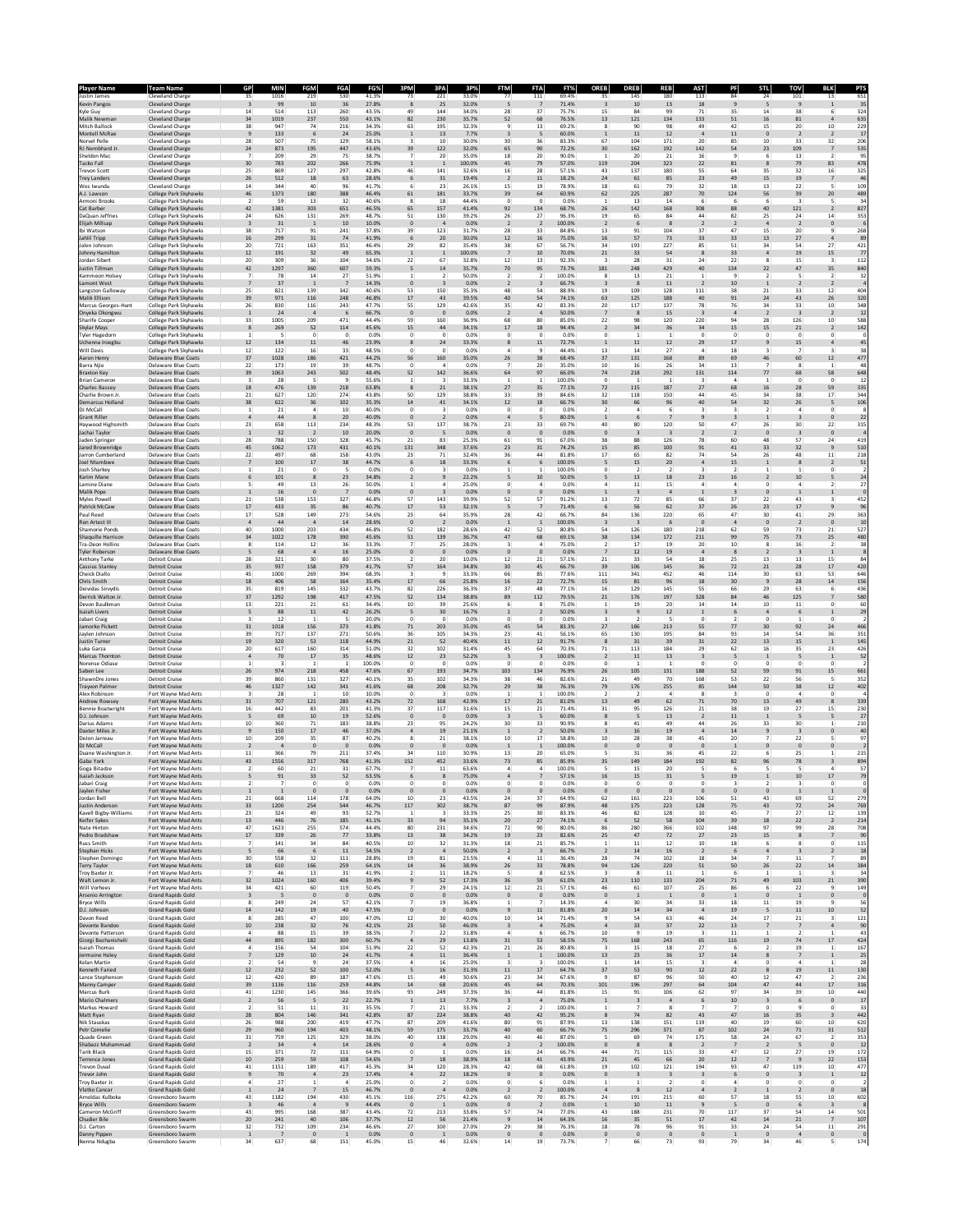| <b>Player Name</b><br>Jalen Crutcher      | Team Name<br>Greensboro Swarm                  | GP<br>47                                  | MIN<br>1539           | <b>FGM</b><br>248              | <b>FGA</b><br>541              | FG%<br>45.8%   | 3PM<br>121                       | 3PA<br>298                       | <b>FTM</b><br>3P%<br>40.6% | <b>FTA</b><br>30<br>44                                                     | FT%<br>68.2%     | <b>OREB</b><br>12             | <b>DREB</b><br>141             | REB<br>153                     | <b>AST</b><br>278                         | <b>STL</b><br>PF<br>77<br>31   | τον<br>116                                                       | <b>BLK</b><br>14                       | 664                 |
|-------------------------------------------|------------------------------------------------|-------------------------------------------|-----------------------|--------------------------------|--------------------------------|----------------|----------------------------------|----------------------------------|----------------------------|----------------------------------------------------------------------------|------------------|-------------------------------|--------------------------------|--------------------------------|-------------------------------------------|--------------------------------|------------------------------------------------------------------|----------------------------------------|---------------------|
| James Bouknight                           | Greensboro Swarm                               | 12                                        | 407                   | 94                             | 206                            | 45.6%          | 21                               | 70                               | 30.0%                      | 37<br>44                                                                   | 84.1%            | 27                            | 47                             | 74                             | 54                                        | 29                             | 44<br>21                                                         | 10                                     | 276                 |
| Jarrell Brantley<br>Joe Chealey           | Greensboro Swarm<br>Greensboro Swarm           | 10<br>35                                  | 222<br>993            | 38<br>114                      | 101<br>314                     | 37.6%<br>36.3% | 8<br>22                          | 38<br>80                         | 21.1%<br>27.5%             | 10<br>16<br>81<br>93                                                       | 62.5%<br>87.1%   | 15<br>19                      | 42<br>100                      | 57<br>119                      | 24<br>209                                 | 30<br>13<br>106                | $17\,$<br>27<br>82                                               | $\overline{7}$<br>5                    | 102<br>376          |
| JT Thor                                   | Greensboro Swarm                               | $17\,$                                    | 461                   | 82                             | 171                            | 48.0%          | 15                               | 49                               | 30.6%                      | 16<br>25                                                                   | 64.0%            | 36                            | 60                             | 96                             | 21                                        | $38\,$                         | 26<br>13                                                         | 16                                     | 205                 |
| Kai Jones<br>Karim Mane                   | Greensboro Swarm<br>Greensboro Swarm           | 32<br>5                                   | 971<br>60             | 209<br>6                       | 340<br>18                      | 61.5%<br>33.3% | 26<br>$\mathbf{1}$               | 81<br>$\epsilon$                 | 32.1%<br>16.7%             | 47<br>79<br>$\mathbf 0$                                                    | 59.5%<br>0.0%    | 78                            | 233<br>9                       | 311<br>10                      | 40<br>11                                  | 111<br>5                       | 43<br>63<br>10<br>$\overline{\mathbf{3}}$                        | 63<br>$\circ$                          | 525<br>13           |
| LiAngelo Ball<br>Norense Odias            | Greensboro Swarm<br>Greensboro Swarm           | 36<br>17                                  | 472<br>226            | 76<br>22                       | 165<br>39                      | 46.1%<br>56.4% | 45<br>$\circ$                    | 111<br>$\overline{1}$            | 40.5%<br>0.0%              | 10<br>13                                                                   | 60.0%<br>76.9%   | 22<br>14                      | 27<br>51                       | 49<br>65                       | 12<br>12                                  | 25<br>47                       | 15<br>13<br>$\boldsymbol{8}$<br>18                               | $\overline{7}$                         | 203<br>61           |
| Scottie Lewis                             | Greensboro Swarm                               | 45                                        | 1255                  | 177                            | 375                            | 47.2%          | 40                               | 129                              | 31.0%                      | 51<br>63                                                                   | 81.0%            | 30                            | 109                            | 139                            | 106                                       | 107                            | 109<br>54                                                        | 58                                     | 482                 |
| <b>Tyree White</b><br>Vernon Carey Jr.    | Greensboro Swarm<br>Greensboro Swarm           | 15<br>$11\,$                              | 96<br>258             | $\overline{9}$<br>81           | 20<br>170                      | 45.0%<br>47.6% | 5<br>$\overline{\mathbf{3}}$     | 11<br>18                         | 45.5%<br>16.7%             | $\overline{2}$<br>12<br>25                                                 | 66.7%<br>48.0%   | $\overline{7}$<br>27          | 17<br>60                       | 24<br>87                       | $\overline{\mathbf{3}}$<br>13             | 7<br>27                        | $\overline{2}$<br>$\mathbf{1}$<br>36<br>5                        | $\mathbf{0}$<br>10                     | 27<br>184           |
| Xavier Sneed<br><b>Brandon Sampson</b>    | Greensboro Swarm<br>Iowa Wolves                | 18<br>44                                  | 489<br>1224           | 68<br>209                      | 136<br>478                     | 50.0%<br>43.7% | 33<br>100                        | 83<br>267                        | 39.8%<br>37.5%             | 21<br>26<br>49<br>67                                                       | 80.8%<br>73.1%   | 22<br>19                      | 57<br>149                      | 79<br>168                      | 35<br>89                                  | $31\,$<br>$77\,$               | $20\,$<br>32<br>$21\,$<br>101                                    | 6<br>14                                | 205<br>601          |
| Brian Bowen II                            | Iowa Wolves                                    | $27\,$                                    | 866                   | 146                            | 323                            | 45.2%          | 33                               | 118                              | 28.0%                      | 51<br>65                                                                   | 78.5%            | 57                            | 176                            | 233                            | 48                                        | 52                             | 24<br>60                                                         | $12\,$                                 | 401                 |
| Canvon Barry<br>Chris Silva               | Iowa Wolves<br>Iowa Wolves                     | 26<br>29                                  | 531<br>778            | 44<br>167                      | 116<br>292                     | 37.9%<br>57.2% | 15<br>$\mathbf{1}$               | 61<br>$\overline{9}$             | 24.6%<br>11.1%             | 16<br>20<br>81<br>111                                                      | 80.0%<br>73.0%   | 7<br>74                       | 49<br>201                      | 56<br>275                      | 39<br>75                                  | 29<br>108                      | 13<br>34<br>84<br>22                                             | $\overline{9}$<br>28                   | 131<br>479          |
| Chris Walke<br>Devonte Patterson          | Iowa Wolves<br>Iowa Wolves                     |                                           | 97<br>33              | 20<br>$\mathbf{1}$             | 36                             | 55.6%<br>16.7% |                                  | $\overline{\mathbf{3}}$          | 0.0%<br>33.3%              | $\bf{0}$                                                                   | 85.7%<br>0.0%    | 14                            | 30<br>$\overline{2}$           | 44<br>$\overline{\mathbf{3}}$  | $\overline{2}$                            | 16<br>$\overline{\mathbf{3}}$  | $\mathbf 1$                                                      |                                        | 49                  |
| <b>Isaiah Briscoe</b><br>Isaiah Miller    | Iowa Wolves<br><b>Iowa Wolves</b>              | $27\,$<br>46                              | 695<br>1151           | 107                            | 248<br>549                     | 43.1%          | 28                               | 88                               | 31.8%<br>28.6%             | 50<br>69<br>41                                                             | 72.5%            | 13                            | 94<br>157                      | 107<br>231                     | 115                                       | 92<br>109                      | $21\,$<br>69<br>94                                               | 5<br>10                                | 325                 |
| <b>Jordy Tshimanga</b>                    | Iowa Wolves                                    | 38                                        | 661                   | 266<br>104                     | 197                            | 48.5%<br>52.8% | 30<br>$^{\circ}$                 | 105<br>$\overline{2}$            | 0.0%                       | 83<br>28<br>49                                                             | 49.4%<br>57.1%   | 74<br>95                      | 151                            | 246                            | 151<br>29                                 | 115                            | 72<br>69<br>16                                                   | 28                                     | 631<br>255          |
| Leandro Bolmaro<br>Malik Benlevi          | Iowa Wolves<br>Iowa Wolves                     | 15<br>39                                  | 505<br>581            | 83<br>91                       | 195<br>195                     | 42.6%<br>46.7% | 28<br>15                         | 90<br>64                         | 31.1%<br>23.4%             | 16<br>17<br>17<br>26                                                       | 94.1%<br>65.4%   | 17<br>68                      | 63<br>70                       | 80<br>138                      | 90<br>25                                  | 43<br>87                       | $21\,$<br>50<br>15<br>12                                         | 6<br>27                                | 217<br>228          |
| Matt Lewis                                | Iowa Wolves<br>Iowa Wolves                     | $46\,$<br>27                              | 1280<br>974           | 166<br>189                     | 402<br>409                     | 41.3%<br>46.2% | 89<br>52                         | 243<br>145                       | 36.6%<br>35.9%             | 26<br>37<br>64<br>75                                                       | 70.3%<br>85.3%   | 43<br>26                      | 130<br>95                      | 173<br>121                     | 105<br>200                                | 76<br>65                       | 59<br>33<br>42<br>80                                             | 16<br>20                               | 462<br>518          |
| McKinley Wright IV<br>Melvin Frazier Jr   | Iowa Wolves                                    | 17                                        | 637                   | 85                             | 198                            | 42.9%          | 32                               | 99                               | 32.3%                      | $31\,$<br>37                                                               | 83.8%            | 21                            | 132                            | 153                            | 49                                        | 47                             | $27\,$<br>$31\,$                                                 | 19                                     | 246                 |
| Nathan Knight<br>Pedro Bradshaw           | Iowa Wolves<br>Iowa Wolves                     |                                           | 67<br>27              | 24<br>$\overline{1}$           | 46<br>6                        | 52.2%<br>16.7% |                                  | 15<br>$\overline{\mathbf{3}}$    | 33.3%<br>0.0%              | 10                                                                         | 70.09<br>100.0%  |                               | 15<br>$\overline{\phantom{a}}$ | 24<br>$\overline{7}$           | $\overline{2}$                            |                                | $\overline{2}$                                                   | $\theta$                               | 64                  |
| Sam Cunliffe<br><b>Vincent Edwards</b>    | Iowa Wolves                                    | $\overline{4}$<br>29                      | 51<br>980             | -2<br>157                      | 10<br>343                      | 20.0%<br>45.8% | $\overline{2}$<br>75             | 206                              | 28.6%<br>36.4%             | $^{\circ}$<br>0<br>43<br>46                                                | 0.0%<br>93.5%    | 0<br>41                       | 9<br>142                       | 9<br>183                       | 0<br>81                                   | 67                             | 0<br>6<br>20<br>45                                               | $\circ$<br>13                          | 449                 |
| Admiral Schofield                         | Iowa Wolves<br>Lakeland Magio                  | 18                                        | 572                   | 102                            | 245                            | 41.6%          | 46                               | 131                              | 35.1%                      | 23<br>34                                                                   | 67.6%            | 12                            | 120                            | 132                            | 45                                        | 58                             | 46<br>11                                                         | $11\,$                                 | 288                 |
| Aleem Ford<br>Aston Francis               | Lakeland Magic<br><b>Lakeland Magio</b>        | 43                                        | 1302                  | 178<br>$\theta$                | 410                            | 43.4%<br>0.0%  | 103<br>$\circ$                   | 272<br>$\overline{\mathbf{3}}$   | 37.9%<br>0.0%              | 25<br>34<br>$\bf{0}$                                                       | 73.5%<br>0.0%    | 31<br>0                       | 151<br>$\bf{0}$                | 182<br>$\bf{0}$                | 76                                        | 79<br>$\bf 0$                  | 34<br>${\bf 28}$<br>$\bf{0}$                                     | 17<br>$\circ$                          | 503                 |
| <b>BJ Johnson</b>                         | <b>Lakeland Magio</b><br>Lakeland Magi         | 34<br>$\mathfrak{a}$                      | 1040                  | 253                            | 578                            | 43.8%          | 86<br>۹                          | 235                              | 36.6%                      | 107<br>89<br>$\Delta$                                                      | 83.2%            | 48                            | 178                            | 226                            | 66<br>$\mathbf{R}$                        | 78<br>$\overline{ }$           | 88<br>38<br>$\overline{2}$<br>$\overline{2}$                     | $11\,$                                 | 746                 |
| <b>Brendan Bailey</b><br>Devin Cannady    | Lakeland Magic                                 | 16                                        | 95<br>424             | 16<br>81                       | 36<br>177                      | 44.4%<br>45.8% | 59                               | 22<br>126                        | 40.9%<br>46.8%             | $\mathbf{A}$<br>$22\,$<br>23                                               | 100.0%<br>95.79  | 1                             | 12<br>40                       | 13<br>46                       | 30                                        | 29                             | 22                                                               | $\overline{\mathbf{3}}$                | 48<br>253           |
| Devonte Bandoo<br>Devonte Patterson       | <b>Lakeland Magio</b><br>Lakeland Magic        |                                           | 111<br>85             | 13<br>13                       | 26<br>35                       | 50.0%<br>37.1% |                                  | 13<br>13                         | 53.8%<br>23.1%             |                                                                            | 100.09<br>60.0%  |                               | 15<br>12                       | 18<br>15                       |                                           | 16                             | 8                                                                |                                        | 40<br>33            |
| Dylan Smith<br><b>Greg Malinowsk</b>      | Lakeland Magio<br><b>Lakeland Magio</b>        | 10<br>5                                   | 151<br>70             | 16<br>13                       | 60<br>28                       | 26.7%<br>46.4% |                                  | 28<br>19                         | 25.0%<br>42.1%             | 6                                                                          | 75.0%<br>33.3%   | 3<br>$\overline{1}$           | 16<br>6                        | 19<br>$\overline{7}$           | 13<br>13                                  | $18\,$<br>5                    | 10<br>-2<br>$\overline{2}$                                       | 1<br>$\mathbf{0}$                      | 50                  |
| Hassani Gravett                           | Lakeland Magio                                 | 44                                        | 1389                  | 223                            | 519                            | 43.0%          | 73                               | 226                              | 32.3%                      | $\mathbf{1}$<br>52<br>67                                                   | 77.6%            | 26                            | 181                            | 207                            | 280                                       | 85                             | 52<br>119                                                        | $14\,$                                 | 35<br>607           |
| Ignas Brazdeikis<br><b>Isaiah Ross</b>    | <b>Lakeland Magio</b><br><b>Lakeland Magio</b> | $\overline{9}$<br>$\overline{2}$          | 293<br>25             | 75<br>$\overline{\mathbf{3}}$  | 157<br>12                      | 47.8%<br>25.0% | 19<br>$\overline{\mathbf{3}}$    | 57<br>$\overline{9}$             | 33.3%<br>33.3%             | 18<br>23<br>$\bf{0}$                                                       | 78.3%<br>0.0%    | 19                            | 26                             | 45<br>3                        | $31\,$<br>$\mathbf 0$                     | 29                             | $\mathsf{9}$<br>$21\,$<br>$\mathbf 0$<br>$\overline{\mathbf{3}}$ | 6<br>$\circ$                           | 198                 |
| Jaire Grayer<br>Janis Timma               | <b>Lakeland Magio</b><br>Lakeland Magio        | 26<br>20                                  | 615<br>405            | 79<br>45                       | 187<br>128                     | 42.2%<br>35.2% | 26<br>31                         | 85<br>102                        | 30.6%<br>30.4%             | 14<br>23<br>$\mathbf{R}$<br>$\mathbf{A}$                                   | 60.9%<br>75.0%   | 36<br>12                      | 104<br>55                      | 140<br>67                      | 38<br>29                                  | 52<br>39                       | $27\,$<br>20<br>$\overline{7}$<br>15                             | 12<br>$\overline{4}$                   | 208<br>127          |
| Jeff Dowtin                               | Lakeland Magic                                 | 19                                        | 660                   | 159                            | 293                            | 54.3%          | 34                               | 77                               | 44.2%                      | 34<br>45                                                                   | 75.6%            | 16                            | 58                             | 74                             | 133                                       | $33\,$                         | 26<br>29                                                         | 6                                      | 400                 |
| Jeremiah Tilmor<br>Jibreel Faulkner       | <b>Lakeland Magio</b><br>Lakeland Magic        | 45<br>$\overline{2}$                      | 928<br>12             | 176<br>$\overline{1}$          | 284<br>$\overline{\mathbf{3}}$ | 62.0%<br>33.3% |                                  | $\overline{2}$                   | 33.3%<br>0.0%              | 48<br>68<br>$\overline{1}$                                                 | 70.69<br>100.0%  | 89                            | 142<br>$\overline{\mathbf{0}}$ | 231                            | 80<br>$\bf{0}$                            | 169<br>$\mathbf{0}$            | 18<br>62<br>$\mathbf 0$<br>$\overline{2}$                        | 36<br>$\overline{1}$                   | 438                 |
| Jon Teske<br>Marlon Stewart               | Lakeland Magio<br><b>Lakeland Magio</b>        | 43<br>5                                   | 1078<br>73            | 98<br>$\overline{\mathbf{3}}$  | 223<br>16                      | 43.9%<br>18.8% | 19<br>$\overline{2}$             | 65<br>$\overline{7}$             | 29.2%<br>28.6%             | 36<br>47<br>$\overline{1}$                                                 | 76.6%<br>50.0%   | 60<br>$\mathbf{1}$            | 201<br>13                      | 261<br>14                      | 100<br>11                                 | 103<br>$\overline{\mathbf{3}}$ | 55<br>38<br>$\overline{2}$<br>$\overline{7}$                     | 62<br>$\mathbf{0}$                     | 280                 |
| Mychal Mulder                             | Lakeland Magio                                 | $\overline{2}$                            | 72                    | 12                             | 32                             | 37.5%          | $\overline{2}$                   | 16                               | 12.5%                      | $\mathcal{P}$<br>$\mathcal{P}$                                             | 100.0%           | 0                             | $\overline{\mathbf{3}}$        | 3                              | $\overline{2}$                            | 6                              | $^{\circ}$<br>$\overline{2}$                                     | $^{\circ}$                             | 29                  |
| Quade Green<br>Samir Doughty              | <b>Lakeland Magio</b><br><b>Lakeland Magio</b> | $\overline{2}$<br>19                      | 47<br>476             | $10\,$<br>54                   | 22<br>155                      | 45.5%<br>34.8% | $\mathbf{1}$<br>19               | $\overline{a}$<br>64             | 25.0%<br>29.7%             | $\overline{2}$<br>$23\,$<br>27                                             | 100.0%<br>85.2%  | $\bf{0}$<br>13                | $\ddot{a}$<br>62               | $\sqrt{4}$<br>75               | $\overline{\mathbf{3}}$<br>50             | 5<br>32<br>21                  | $\overline{\mathbf{3}}$<br>$\overline{2}$<br>35                  | $\,$ 1<br>6                            | 25<br>168           |
| <b>Tim Bond</b><br><b>TJ Haws</b>         | <b>Lakeland Magic</b><br>Lakeland Magio        | $\overline{\mathbf{3}}$<br>44             | $50\,$<br>1068        | $10$<br>145                    | 19<br>344                      | 52.6%<br>42.2% | $\overline{\mathbf{3}}$<br>60    | 8<br>169                         | 37.5%<br>35.5%             | $\overline{2}$<br>24<br>35                                                 | 100.0%<br>68.6%  | $\overline{\mathbf{3}}$<br>12 | 6<br>122                       | $\overline{9}$<br>134          | $\overline{\mathbf{3}}$<br>134            | 5<br>100<br>26                 | 5<br>-5<br>53                                                    | $\mathbf{1}$<br>10                     | 27<br>391           |
| Andre Ingram                              | Los Angeles Lakers                             | 39                                        | 622                   | 50                             | 124                            | 40.3%          | 38                               | 102                              | 37.3%                      | $11\,$<br>16                                                               | 68.8%            | 5                             | 51                             | 56                             | 28                                        | 50                             | 25<br>$16\,$                                                     | $\mathbf 0$                            | 159                 |
| Cameron Oliver<br>Chaundee Brown Jr       | Los Angeles Lakers<br>Los Angeles Lakers       | 25<br>36                                  | 645<br>1111           | 136<br>218                     | 243<br>489                     | 56.0%<br>44.6% | 22<br>72                         | 70<br>216                        | 31.4%<br>33.3%             | 26<br>42<br>34<br>41                                                       | 61.99<br>82.9%   | 40<br>49                      | 140<br>140                     | 180<br>189                     | 63<br>66                                  | 60<br>69                       | 33<br>36<br>$\bf{24}$<br>55                                      | 35<br>13                               | 338<br>558          |
| Daishon Smith<br><b>Darren Collison</b>   | Los Angeles Lakers                             | $\mathbf{1}$<br>$\overline{\mathbf{3}}$   | 13<br>73              | $\overline{1}$<br>14           | $\overline{2}$<br>22           | 50.0%<br>63.6% | 0<br>$\overline{2}$              | $^{\circ}$<br>-5                 | 0.0%<br>40.0%              | $^{\circ}$<br>0<br>$\overline{2}$                                          | 0.0%<br>66.7%    | 0<br>$\overline{1}$           | 0                              | 0<br>8                         | 1<br>13                                   | 3<br>6                         | $\overline{2}$<br>3<br>$\overline{4}$                            | $\mathbf 0$<br>$\mathbf{1}$            | 34                  |
| Elijah Cain                               | Los Angeles Lakers<br>Los Angeles Lakers       | 36                                        | 681                   | 68                             | 183                            | 37.2%          | 23                               | 74                               | 31.1%                      | 22<br>30                                                                   | 73.3%            | 11                            | 62                             | 73                             | 65                                        | 70<br>37                       | 22                                                               | 16                                     | 194                 |
| Frank Mason III<br>Jay Huff               | Los Angeles Lakers<br>Los Angeles Lakers       | $13\,$<br>36                              | 350<br>908            | 51<br>218                      | 127<br>347                     | 40.2%<br>62.8% | 16<br>19                         | 45<br>71                         | 35.6%<br>26.8%             | 19<br>24<br>38<br>50                                                       | 79.2%<br>76.0%   | 10<br>87                      | 33<br>140                      | 43<br>227                      | 50<br>46                                  | 26<br>117                      | $_{33}$<br>$\overline{7}$<br>22<br>48                            | $\overline{2}$<br>90                   | 153<br>518          |
| Jaylon Tate<br>Jemerrio Jones             | Los Angeles Lakers<br>Los Angeles Lakers       | $\mathbf{1}$<br>23                        | $\overline{9}$<br>513 | $\overline{1}$<br>66           | $\overline{2}$<br>113          | 50.0%<br>58.4% | $\circ$<br>$\mathcal{P}$         | $\overline{1}$<br><sub>R</sub>   | 0.0%<br>25.0%              | $\overline{1}$<br>18                                                       | 100.0%<br>38.9%  | $\mathbf{0}$<br>76            | $\overline{2}$<br>93           | $\overline{2}$<br>169          | $\mathbf 1$<br>62                         | $\mathbf{1}$<br>67             | $\mathbf 0$<br>$\overline{2}$<br>30<br>27                        | $\mathfrak o$<br>19                    | 148                 |
| Mac McClung                               | Los Angeles Lakers                             | 39                                        | 1363                  | 290                            | 613                            | 47.3%          | 75                               | 195                              | 38.5%                      | 100<br>117                                                                 | 85.5%            | 39                            | 183                            | 222                            | 281                                       | 75                             | 53<br>118                                                        | $\overline{9}$                         | 818                 |
| Mason Jones<br>Nate Pierre-Louis          | Los Angeles Lakers<br>Los Angeles Lakers       | 40<br>46                                  | 1406<br>1247          | 321<br>169                     | 630<br>347                     | 51.0%<br>48.7% | 94<br>28                         | 231<br>109                       | 40.7%<br>25.7%             | 132<br>162<br>37<br>54                                                     | 81.5%<br>68.5%   | 45<br>53                      | 219<br>139                     | 264<br>192                     | 259<br>122                                | 124<br>119                     | 60<br>139<br>76<br>48                                            | 34                                     | 931<br>428          |
| Paris Bass<br>Pierre Jackson              | Los Angeles Lakers                             | 40<br>$\overline{\mathbf{3}}$             | 1102<br>85            | 273<br>12                      | 593<br>35                      | 46.0%<br>34.3% | 55<br>5                          | 170<br>17                        | 32.4%<br>29.4%             | 63<br>82<br>$\overline{\mathbf{3}}$                                        | 76.8%<br>100.0%  | 92<br>$\overline{a}$          | 209<br>6                       | 301<br>10                      | 61<br>18                                  | 92<br>6                        | 79<br>52<br>$\overline{9}$<br>$\mathbf{1}$                       | 32<br>$\mathbf{1}$                     | 701                 |
| Sekou Doumbouya                           | Los Angeles Lakers<br>Los Angeles Lakers       | 12                                        | 240                   | 29                             | 77                             | 37.7%          | 12                               | 44                               | 27.3%                      | $\Delta$<br>6                                                              | 66.7%            | 10                            | 47                             | 57                             | 18                                        | 26                             | 20<br>12                                                         | 5                                      | 34<br>76            |
| Stanley Johnson<br><b>Tiwian Kendley</b>  | Los Angeles Lakers<br>Los Angeles Lakers       | 6<br>12                                   | 183<br>117            | 30<br>13                       | 74<br>39                       | 40.5%<br>33.3% | 10                               | 35<br>17                         | 28.6%<br>29.4%             | $12\,$<br>16                                                               | 75.0%<br>100.0%  | 5                             | 35<br>13                       | 40<br>19                       | $12\,$                                    | $20\,$<br>14                   | $10\,$<br>$\bf8$<br>8                                            |                                        | 92<br>38            |
| <b>Tremont Waters</b><br>Will Davis       | Los Angeles Lakers<br>Los Angeles Lakers       | 15<br>6                                   | 350<br>66             | 58<br>-8                       | 138<br>13                      | 42.0%<br>61.5% | 28<br>$^{\circ}$                 | 75<br>$^{\circ}$                 | 37.3%<br>0.0%              | 12<br>$\Omega$                                                             | 58.3%<br>0.0%    | 10                            | 23<br>8                        | 27<br>18                       | 60<br>6                                   | $22\,$<br>$\overline{ }$       | 18<br>29<br>$\overline{2}$                                       | $\boldsymbol{\mathcal{R}}$             | 156<br>16           |
| Willie Jackson                            | Los Angeles Lakers                             |                                           | 6                     | $\overline{0}$                 | $\mathbf{1}$                   | 0.0%           | $\theta$                         | $\theta$                         | 0.0%                       | $\mathbf 0$                                                                | 0.0%             | $\mathbf{1}$                  | $\bf{0}$                       | $\mathbf 1$                    | $\pmb{0}$                                 | $\mathbf 0$                    | $\mathbf{0}$                                                     |                                        |                     |
| Aaron Nesmith<br>Asante Gist              | Maine Celtics<br>Maine Celtics                 | 8                                         | 46<br>147             | 10<br>24                       | 22<br>58                       | 45.5%<br>41.4% | 11                               | 10<br>29                         | 20.0%<br>37.9%             |                                                                            | 100.09<br>33.3%  | $\mathbf 0$                   | 12<br>$\overline{9}$           | 12<br>12                       | 18                                        | 15                             | 8                                                                |                                        | 27<br>62            |
| Brodric Thomas<br>Bruno Fernando          | Maine Celtics<br><b>Maine Celtics</b>          | 29<br>$\overline{7}$                      | 889<br>137            | 147<br>32                      | 321<br>50                      | 45.8%<br>64.0% | 67<br>$\mathbf{0}$               | 171<br>$\mathbf{0}$              | 39.2%<br>0.0%              | 54<br>71<br>$\overline{7}$<br>15                                           | 76.1%<br>46.7%   | 30<br>21                      | 126<br>38                      | 156<br>59                      | 119<br>19                                 | 93<br>15                       | 48<br>77<br>10<br>$\mathbf{A}$                                   | 23<br>6                                | 455<br>76           |
| Charles Cooke                             | Maine Celtics                                  | $\mathfrak{a}$                            | 73                    | $\overline{7}$                 | 20                             | 35.0%          | $\mathbf{1}$                     | 8                                | 12.5%                      | $\mathcal{P}$                                                              | 100.0%           | 3                             | 8                              | 11                             | $\overline{2}$                            | 3                              | $\overline{\phantom{a}}$<br>3                                    | $^{\circ}$                             | 19                  |
| Charles Matthew<br>Chris Clemons          | Maine Celtics<br>Maine Celtics                 | $\mathbf{1}$<br>40                        | 8<br>1252             | $\overline{\mathbf{3}}$<br>289 | $\overline{4}$<br>651          | 75.0%<br>44.4% | $\bf{0}$<br>148                  | $\overline{1}$<br>354            | 0.0%<br>41.8%              | $\mathbf 0$<br>$77\,$<br>93                                                | 0.0%<br>82.8%    | $\bf{0}$<br>26                | $\overline{\mathbf{3}}$<br>196 | $\overline{\mathbf{3}}$<br>222 | $\bf{0}$<br>220                           | $\mathbf 0$<br>102             | $\mathbf 0$<br>$\mathbf 0$<br>57<br>111                          | $\mathbf 0$                            | 848                 |
| Cullen Russo<br>Danny Pipper              | Maine Celtics<br>Maine Celtics                 | 5<br>$\mathcal{P}$                        | 80<br>24              | $11\,$<br>$^{\circ}$           | 18<br>$\mathbf{R}$             | 61.1%<br>0.0%  | $\circ$<br>$\Omega$              | $\mathbf 0$<br>1                 | 0.0%<br>0.0%               | $\overline{4}$<br>$\mathbf{1}$                                             | 100.0%<br>100.0% | $\overline{9}$<br>3           | $14\,$<br>q                    | $23\,$<br>12                   | $\overline{7}$<br>$\mathbf{R}$            | $\boldsymbol{9}$<br>3          | 6<br>$\overline{\phantom{a}}$<br>$\Omega$<br>$\mathcal{P}$       |                                        | 30                  |
| Dazon Ingram                              | Maine Celtics                                  | $\overline{\mathbf{3}}$                   | 23                    | 5                              |                                | 71.4%          | $\theta$                         | $\overline{1}$                   | 0.0%                       | $\mathbf 0$                                                                | 0.0%             |                               | 5                              | 6                              | 6                                         | $\overline{2}$                 | $\sqrt{4}$                                                       |                                        | 10                  |
| Deng Adel<br><b>Denzel Valentin</b>       | Maine Celtics<br>Maine Celtics                 | 26<br>12                                  | 512<br>383            | 63<br>67                       | 134<br>152                     | 47.0%<br>44.1% | 10<br>32                         | 48<br>89                         | 20.8%<br>36.0%             | 22<br>27<br>11<br>14                                                       | 81.59<br>78.6%   | 19<br>11                      | 74<br>111                      | 93<br>122                      | 52<br>84                                  | 25<br>32                       | 17<br>24<br>13<br>43                                             |                                        | 170<br>178          |
| Deonte Burton<br><b>Eric Demers</b>       | Maine Celtics<br><b>Maine Celtics</b>          | 32<br>34                                  | 1006<br>723           | 185<br>83                      | 367<br>223                     | 50.4%<br>37.2% | 32<br>57                         | 93<br>174                        | 34.4%<br>32.8%             | 53<br>71<br>11<br>13                                                       | 74.6%<br>84.6%   | 46<br>15                      | 153<br>43                      | 199<br>58                      | 109<br>37                                 | 81<br>23<br>43                 | 36<br>79<br>15                                                   | 23<br>8                                | 482<br>240          |
| <b>Isaiah Cousins</b>                     | Maine Celtics                                  | 11                                        | 234                   | 32                             | 78                             | 41.0%          | 13                               | 31                               | 41.9%                      | 9                                                                          | 88.9%            | 11                            | 20                             | 31                             | 28                                        | 21                             | 21                                                               |                                        | 91                  |
| anılı inpp<br>Jaysean Paige               | iine celtics<br>Maine Celtics                  | 25                                        | 636                   | 148                            | 342                            | 43.3%          | 43                               | 135                              | 55.5%<br>31.9%             | 31<br>38                                                                   | 81.6%            | 14                            | 51                             | 65                             | 58                                        | 63                             | $27\,$<br>60                                                     | $\overline{\mathbf{3}}$                | 387                 |
| John Bohannon<br>Jordan Burns             | Maine Celtics<br>Maine Celtics                 | $30\,$<br>$\overline{2}$                  | 702<br>34             | 83<br>$\overline{7}$           | 129<br>18                      | 64.3%<br>38.9% | $\mathfrak o$<br>$\overline{4}$  | $\overline{9}$<br>$\overline{9}$ | 0.0%<br>44.4%              | $16\,$<br>36<br>$\overline{1}$<br>1                                        | 44.4%<br>100.0%  | 64<br>$\overline{2}$          | 172<br>$\overline{2}$          | 236<br>$\overline{4}$          | 108<br>$\mathbf{1}$                       | 90<br>$\overline{a}$           | $27\,$<br>56<br>$\overline{2}$<br>$\overline{\mathbf{3}}$        | $23\,$<br>$^{\circ}$                   | 191<br>20           |
| Juwan Morgan<br>Juwan Staten              | <b>Maine Celtics</b><br>Maine Celtics          | 33                                        | 930                   | 145                            | 274<br>$\overline{a}$          | 52.9%          | $51\,$                           | 143                              | 35.7%                      | 40<br>52                                                                   | 76.9%            | 42                            | 156                            | 198                            | 88                                        | 94                             | 32<br>55                                                         | 25                                     | 405                 |
| Kenny Wooten                              | Maine Celtics                                  | 15                                        | 18<br>270             | 22                             | 39                             | 25.0%<br>56.4% | 0<br>$\circ$                     | $\bf{0}$<br>$\mathbf{0}$         | 0.0%<br>0.0%               | $^{\circ}$<br>$\circ$<br>11<br>17                                          | 0.0%<br>64.7%    | $^{\circ}$<br>13              | $50\,$                         | 63                             | 18                                        | $22\,$                         | $\mathbf 0$<br>$\mathsf{9}$<br>9                                 | $\circ$<br>$27\,$                      | 63                  |
| Luke Kornet<br>Malik Fitts                | Maine Celtics<br>Maine Celtics                 | 21<br>$\overline{4}$                      | 573<br>91             | 110<br>23                      | 205<br>47                      | 53.7%<br>48.9% | 21<br>8                          | 70<br>20                         | 30.0%<br>40.0%             | 22<br>37<br>$\overline{2}$<br>$\overline{\mathbf{3}}$                      | 59.5%<br>66.7%   | 40<br>$\overline{\mathbf{3}}$ | 102<br>19                      | 142<br>22                      | 92<br>5                                   | 32<br>11                       | 38<br>8<br>$\overline{2}$<br>5                                   | 46<br>5                                | 283<br>58           |
| Marcus Derrickson<br>Matt Ryan            | Maine Celtics<br><b>Maine Celtics</b>          | 5<br>14                                   | 72<br>484             | $\overline{7}$<br>105          | 13<br>207                      | 53.8%<br>50.7% | $\mathbf{1}$<br>57               | $\Delta$<br>129                  | 25.0%<br>44.2%             | 5<br>-5<br>10<br>15                                                        | 100.0%<br>66.7%  | $\mathfrak{a}$<br>$\sqrt{4}$  | 12<br>40                       | 16<br>$44\,$                   | 6<br>26                                   | 11<br>23                       | $\mathbf{a}$<br>$\vert$ 1<br>$\bf{^{14}}$<br>$\overline{7}$      | 1<br>$\overline{\mathbf{3}}$           | 25<br>285           |
| Nik Stauskas                              | Maine Celtics                                  | $\overline{2}$                            | 46                    | 5                              | 22                             | 22.7%          | $\,$ 1                           | 12                               | 8.3%                       | $\,$ 1<br>$\overline{\mathbf{3}}$                                          | 33.3%            | $\,$ 1 $\,$                   | $\overline{\mathbf{3}}$        | $\sqrt{4}$                     |                                           | $\sqrt{4}$                     | $\overline{2}$                                                   | $\circ$                                | 13                  |
| Quade Green<br><b>Ryan Arcidiacono</b>    | Maine Celtics<br>Maine Celtics                 | $\overline{2}$<br>8                       | $13\,$<br>229         | $\mathbf 0$<br>30              | $\overline{1}$<br>63           | 0.0%<br>47.6%  | $\mathbf 0$<br>11                | $\mathbf{0}$<br>30               | 0.0%<br>36.7%              | $\mathbf 0$<br>$\circ$<br>13<br>18                                         | 0.0%<br>72.2%    | $\pmb{0}$<br>6                | $\mathbf 0$<br>33              | $\mathbf 0$<br>39              | $\overline{\mathbf{3}}$<br>57             | $\mathbf 0$<br>19              | $\overline{2}$<br>$\overline{\mathbf{3}}$<br>8<br>15             | $\mathbf 0$<br>$^{\circ}$              | $\alpha$<br>88      |
| Ryan Daly<br>Sam Hauser                   | <b>Maine Celtics</b><br><b>Maine Celtics</b>   | $\mathbf{1}$<br>$23\,$                    | 11<br>790             | $\overline{2}$<br>151          | 5<br>322                       | 40.0%<br>46.9% | $\mathbf{1}$<br>96               | $\overline{\mathbf{3}}$<br>230   | 33.3%<br>41.7%             | $\mathbf 0$<br>$\mathbf{0}$<br>23<br>27                                    | 0.0%<br>85.2%    | $\mathbf{1}$<br>19            | $\overline{2}$<br>110          | $\overline{\mathbf{3}}$<br>129 | $\mathbf 0$<br>63                         | $\,0\,$<br>26<br>20            | $\,0\,$<br>$\mathbf{0}$<br>28                                    | $\circ$                                | 432                 |
| Talib Zanna                               | Maine Celtics                                  | $\overline{a}$                            | 64                    | $\overline{\mathbf{3}}$        | 13                             | 23.1%          | $\circ$                          | $\overline{2}$                   | 0.0%                       | $\overline{1}$                                                             | 25.0%            | 5                             | 11                             | 16                             | 5                                         | 6                              | $\overline{\mathbf{3}}$<br>$\,$ 1                                | $\overline{2}$                         |                     |
| Theo Pinson<br>Ty Gadsden                 | Maine Celtics<br><b>Maine Celtics</b>          | $12\,$<br>$\overline{2}$                  | 394<br>12             | 62<br>$\overline{1}$           | 146<br>$\overline{4}$          | 42.5%<br>25.0% | 30<br>$\mathbf{0}$               | 74<br>$\overline{2}$             | 40.5%<br>0.0%              | 25<br>30<br>$\mathbf{0}$<br>$\mathbf{0}$                                   | 83.3%<br>0.0%    | 1<br>$\mathbf{0}$             | 54<br>$\mathbf{0}$             | 55<br>$\mathbf{0}$             | 55<br>$\overline{2}$                      | 24<br>$\mathbf{0}$             | 13<br>36<br>$\mathbf{0}$<br>$\mathbf{1}$                         | 5<br>$\mathbf{0}$                      | 197<br>$\mathbf{2}$ |
| <b>Tyler Hagedorn</b><br>Wayne Blackshear | Maine Celtics<br>Maine Celtics                 | $\overline{\mathbf{3}}$<br>$\overline{a}$ | 28<br>72              | $\overline{\mathbf{3}}$<br>13  | 8<br>${\bf 28}$                | 37.5%<br>46.4% | $\overline{2}$<br>$\overline{2}$ | 6<br>$12\,$                      | 33.3%<br>16.7%             | $\mathbf{1}$<br>$\mathcal{L}$<br>$\overline{2}$<br>$\overline{\mathbf{3}}$ | 50.0%<br>66.7%   | 5<br>$\overline{7}$           | 5<br>10                        | 10<br>17                       | $\overline{2}$<br>$\overline{\mathbf{3}}$ | $^{\circ}$<br>12               | 1<br>$\mathbf{1}$<br>$\overline{2}$<br>$\overline{2}$            | $^{\circ}$<br>$\overline{\phantom{a}}$ | 32                  |
| Ahmad Caver<br>Ben Moore                  | Memphis Hustle<br>Memphis Hustle               | 43<br>$21\,$                              | 1562<br>532           | 246<br>85                      | 600<br>138                     | 41.0%<br>61.6% | 47<br>$\overline{\mathbf{3}}$    | 151<br>$10\,$                    | 31.1%<br>30.0%             | 100<br>134<br>33<br>46                                                     | 74.6%<br>71.7%   | 39<br>$74\,$                  | 191<br>103                     | 230<br>$177\,$                 | 341<br>25                                 | 87<br>46                       | 78<br>112<br>$15\,$<br>$14\,$                                    | $27\,$<br>$20\,$                       | 702<br>223          |
| <b>Brian Cameron</b>                      | Memphis Hustle                                 | $\mathbf{1}$                              | 18                    | $^{\circ}$                     | $\overline{\phantom{a}}$       | 0.0%           | $\circ$                          | $\circ$                          | 0.0%                       | $\circ$<br>$^{\circ}$                                                      | 0.0%             | $\overline{2}$                | $^{\circ}$                     | $\overline{2}$                 | $\overline{a}$                            | $^{\circ}$                     | $\mathbf{1}$<br>$\mathbf{1}$                                     | $^{\circ}$                             |                     |
| Cameron Young<br>Charles Matthews         | Memphis Hustle<br>Memphis Hustle               | 25                                        | 823<br>134            | 163<br>19                      | 330<br>52                      | 49.4%<br>36.5% | 66                               | 163<br>14                        | 40.5%<br>21.4%             | $38\,$<br>51                                                               | 74.5%<br>20.0%   | 24<br>8                       | 66<br>24                       | 90<br>32                       | 44                                        | 50                             | 23<br>$31\,$<br>8                                                | 5                                      | 456<br>43           |
| Damien Jefferson<br>Darnell Cowart        | Memphis Hustle<br>Memphis Hustle               | 18<br>$22\,$                              | 497<br>357            | 96<br>54                       | 204<br>126                     | 47.1%<br>42.9% | 36<br>14                         | 86<br>45                         | 41.9%<br>31.1%             | 15<br>19<br>13<br>20                                                       | 78.9%<br>65.0%   | 17<br>12                      | 57<br>77                       | 74<br>89                       | 35<br>26                                  | 22<br>34                       | $26\,$<br>$11\,$<br>40<br>11                                     | $\overline{2}$<br>$\overline{a}$       | 255<br>146          |
| David Stockton                            | <b>Memphis Hustle</b>                          | 22                                        | 608                   | 112                            | 269                            | 41.6%          | 39                               | 104                              | 37.5%                      | 29<br>35                                                                   | 82.9%            | 15                            | 60                             | 75                             | 104                                       | 54                             | 45<br>20                                                         | 6                                      | 303                 |
| Devin Whitfield<br>EJ Onu                 | Memphis Hustle<br>Memphis Hustle               | $\overline{\mathbf{3}}$<br>$25\,$         | 49<br>436             | $\overline{\mathbf{3}}$<br>58  | $\mathbf{\hat{z}}$<br>120      | 37.5%<br>48.3% | 1<br>13                          | $\Delta$<br>34                   | 25.0%<br>38.2%             | $\Omega$<br>$\Omega$<br>11<br>18                                           | 0.0%<br>61.1%    | $^{\circ}$<br>34              | $\Delta$<br>57                 | $\Delta$<br>91                 | $\overline{2}$<br>$\overline{\mathbf{3}}$ | $\overline{2}$<br>27           | $\mathbf{1}$<br>$\circ$<br>13<br>$\,$ 6                          | $\circ$<br>55                          | 149                 |
| Freddie Gillespie<br>Jarrett Culver       | Memphis Hustle<br>Memphis Hustle               | 34<br>$\sqrt{4}$                          | 855<br>132            | 140<br>28                      | 242<br>72                      | 57.9%<br>38.9% | $\overline{\mathbf{3}}$<br>8     | 10<br>$26\,$                     | 30.0%<br>30.8%             | 29<br>46<br>$11\,$<br>$\overline{7}$                                       | 63.0%<br>63.6%   | 104<br>8                      | 173<br>19                      | 277<br>$27\,$                  | 35<br>$\overline{7}$                      | 113<br>33<br>$10\,$            | 49<br>$10\,$<br>5                                                | 64<br>5                                | 338<br>74           |
| Josh Nzeakor                              | Memphis Hustle                                 | $\mathbf{1}$                              | 17                    | $\overline{2}$                 | $\overline{2}$                 | 100.0%         | $\circ$                          | $\circ$                          | 0.0%                       | $\mathbf{1}$<br>1                                                          | 100.0%           | $\overline{\mathbf{3}}$       | $\overline{a}$                 | $\overline{7}$                 | $^{\circ}$                                | $\overline{1}$                 | $\mathbf{1}$<br>$^{\circ}$                                       | $\circ$                                |                     |
| Karim Mane<br>Killian Tillie              | Memphis Hustle<br>Memphis Hustle               | 14                                        | 246<br>84             | 26<br>14                       | 86<br>33                       | 30.2%<br>42.4% | 6                                | 32<br>15                         | 18.8%<br>33.3%             | $16\,$<br>19<br>$\bf{0}$<br>$\circ$                                        | 84.2%<br>0.0%    | 12                            | 41                             | 53<br>10                       | 29<br>6                                   | $26\,$                         | 27<br>14<br>$\overline{2}$                                       | $\overline{a}$                         | 86<br>33            |
| Matt Hurt<br>Reggie Hearn                 | Memphis Hustle<br>Memphis Hustle               | 8<br>44                                   | 237<br>1349           | 34<br>168                      | 80<br>414                      | 42.5%<br>40.6% | 18<br>71                         | 52<br>236                        | 34.6%<br>30.1%             | 56<br>69                                                                   | 77.8%<br>81.2%   | 8<br>29                       | 33<br>188                      | 41<br>217                      | $\overline{2}$<br>105                     | 15<br>112                      | $11\,$<br>67<br>41                                               | 10<br>8                                | 97<br>501           |
| <b>Romeo Weems</b>                        | <b>Memphis Hustle</b>                          | $\overline{\mathbf{3}}$                   | 66                    | $\overline{\mathbf{3}}$        | 14                             | 21.4%          | $\mathbf{1}$                     | -8                               | 12.5%                      | $\overline{1}$<br>$\mathbf{1}$                                             | 100.0%           | $\overline{\mathbf{3}}$       | 6                              | 9                              | $\overline{2}$                            | 5                              | $\mathbf{0}$<br>$\overline{2}$                                   | $\overline{4}$                         | -8                  |
| Sam Merrill<br>Santi Aldama               | Memphis Hustle<br>Memphis Hustle               | $\overline{2}$<br>18                      | 67<br>530             | 17<br>147                      | 27<br>296                      | 63.0%<br>49.7% | $\overline{7}$<br>22             | 15<br>82                         | 46.7%<br>26.8%             | $\Delta$<br>-6<br>47<br>66                                                 | 66.7%<br>71.2%   | $^{\circ}$<br>65              | 12<br>101                      | 12<br>166                      | 14<br>41                                  | $\mathbf{1}$<br>43             | $\Omega$<br>-5<br>40<br>23                                       | $\circ$<br>26                          | 45<br>387           |
| Sean McDermott<br>Shaq Buchanan           | Memphis Hustle<br>Memphis Hustle               | 11<br>$47\,$                              | 217<br>1665           | 33<br>338                      | 65<br>817                      | 50.8%<br>41.4% | 17<br>103                        | 39<br>368                        | 43.6%<br>28.0%             | 5<br>$94\,$<br>128                                                         | 71.4%<br>73.4%   | 5<br>52                       | 22<br>222                      | 27<br>274                      | 14<br>169                                 | $11\,$<br>$87\,$               | 6<br>$\overline{7}$<br>84<br>140                                 | 5<br>15                                | 92<br>932           |
| <b>Tyler Hagedorn</b>                     | Memphis Hustle                                 | 14                                        | 314                   | 40                             | 81                             | 49.4%          | 22                               | 52                               | 42.3%                      | $\mathbf{R}$<br>5                                                          | 60.0%            | 5                             | 43                             | 48                             | 12                                        | 19                             | $\mathfrak{a}$<br>11                                             | $\overline{\mathbf{3}}$                | 108                 |
| <b>Tyrell Terry</b><br>ves Pons           | Memphis Hustle<br>Memphis Hustle               | 16<br>15                                  | 395<br>429            | 60<br>60                       | 172<br>124                     | 34.9%<br>48.4% | 17<br>19                         | 65<br>57                         | 26.2%<br>33.3%             | 40<br>45<br>13                                                             | 88.9%<br>69.2%   | $\overline{9}$<br>$27\,$      | 34<br>67                       | 43<br>94                       | 60<br>15                                  | 26<br>28                       | $12\,$<br>22<br>12<br>12                                         | $\mathbf 0$<br>13                      | 193<br>154          |
| <b>Aaron Best</b><br>Alex Antetokounmpo   | Mississauga, ON 905<br>Mississauga, ON 905     | 29<br>23                                  | 824<br>162            | 105<br>15                      | 236<br>35                      | 44.5%<br>42.9% | 43<br>8                          | 125<br>23                        | 34.4%<br>34.8%             | 33<br>43<br>$\overline{a}$<br>7                                            | 76.7%<br>57.1%   | 39<br>6                       | 108<br>$23\,$                  | 147<br>29                      | 58<br>5                                   | 84<br>$20\,$                   | 29<br>21<br>15<br>-5                                             | 6<br>$\overline{4}$                    | 310<br>42           |
| Andrew Rowsey                             | Mississauga, ON 905                            | $11\,$                                    | 207                   | 24                             | 67                             | 35.8%          | 13                               | 45                               | 28.9%                      | 5<br>$\overline{7}$                                                        | 71.4%            | $\overline{\mathbf{3}}$       | 20                             | 23                             | 21                                        | 20                             | $10\,$<br>18                                                     | $\overline{2}$                         | 67                  |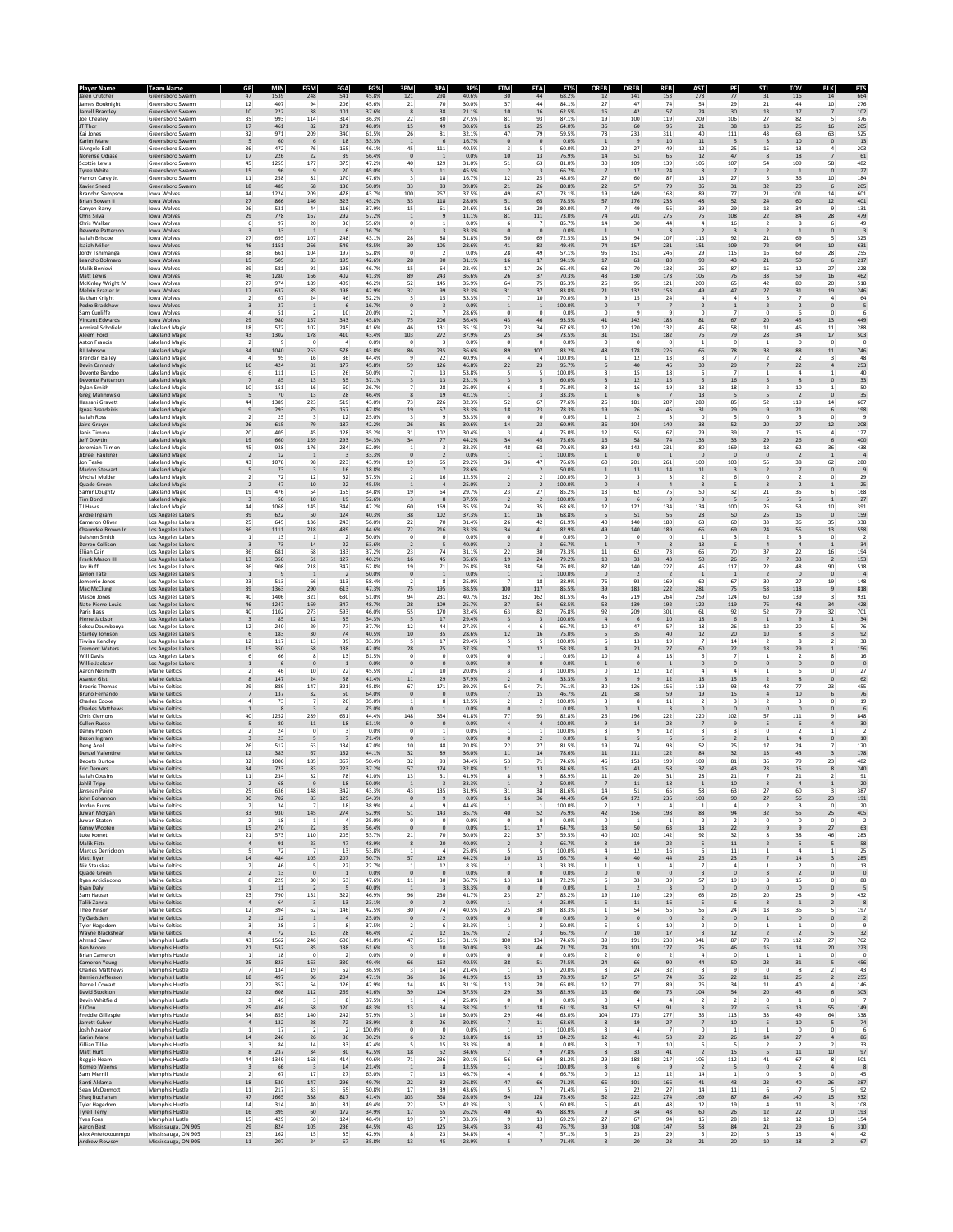| <b>Ashton Hagans</b>                              | Team Namı<br>Mississauga, ON 905                            | 34                                                 | MIN<br>907                     | 113                            | 269                           | 42.0%          | 19                        | 61                            | 31.1%           | 57                                      | 76<br>75.0%                                        | ORFP<br>31                   | <b>DREB</b><br>95               | 126                           | 207                        | PF<br>87                         | 59                                       | 96                             | 15                             | 33                     |
|---------------------------------------------------|-------------------------------------------------------------|----------------------------------------------------|--------------------------------|--------------------------------|-------------------------------|----------------|---------------------------|-------------------------------|-----------------|-----------------------------------------|----------------------------------------------------|------------------------------|---------------------------------|-------------------------------|----------------------------|----------------------------------|------------------------------------------|--------------------------------|--------------------------------|------------------------|
| Breein Tyree<br>Dalano Banton                     | Mississauga, ON 905                                         | 36<br>11                                           | 883<br>359                     | 166<br>111                     | 402<br>218                    | 41.3%<br>50.9% | 55<br>17                  | 175<br>52                     | 31.4%<br>32.7%  | 57<br>75<br>21<br>32                    | 76.0%<br>65.6%                                     | -7<br>25                     | 96<br>60                        | 103<br>85                     | 119<br>60                  | 69<br>16                         | 34<br>16                                 | 65<br>37                       | $12\,$<br>$\mathbf{A}$         | 472<br>272             |
| David Johnson                                     | Mississauga, ON 905<br>Mississauga, ON 905                  | 32                                                 | 836                            | 146                            | 366                           | 39.9%          | 66                        | 209                           | 31.6%           | 20<br>26                                | 76.9%                                              | 23                           | 103                             | 126                           | 92                         | 82                               | 30                                       | 53                             | 15                             | 389                    |
| Isaac Bonga<br>awun Evans                         | Mississauga, ON 905<br>Mississauga, ON 905                  | 31<br>$11\,$                                       | 921<br>202                     | 171<br>22                      | 373<br>50                     | 45.8%<br>44.0% | 46                        | 141<br>16                     | 32.6%<br>25.0%  | 41<br>50<br>6                           | 82.0%<br>100.0%                                    | 93                           | 208<br>23                       | 301<br>27                     | $112\,$<br>35              | 90<br>22                         | 44<br>14                                 | 74<br>15                       | 29<br>$\overline{2}$           | 456<br>58              |
| odie Meeks<br>losh Hall                           | Mississauga, ON 905<br>Mississauga, ON 905                  | 18<br>26                                           | 360<br>360                     | 58<br>53                       | 123<br>124                    | 47.2%<br>42.7% | 32<br>12                  | 66<br>41                      | 48.5%<br>29.3%  | 24<br>15                                | 28<br>85.7%<br>34<br>44.1%                         | 8<br>13                      | 43<br>64                        | 51<br>77                      | 25<br>24                   | 30<br>44                         | 6<br>$\overline{9}$                      | 21<br>20                       | 6                              | 188<br>146             |
| Iustin Champagnie<br>ustin Smith                  | Mississauga, ON 905<br>Mississauga, ON 905                  | 18<br>29                                           | 613<br>630                     | 131<br>104                     | 271<br>184                    | 48.3%<br>56.5% | 38<br>$\circ$             | 104<br>$\overline{1}$         | 36.5%<br>0.0%   | 32<br>42<br>20                          | 76.2%<br>57.1%<br>35                               | 44<br>68                     | 93<br>97                        | 137<br>165                    | 31<br>24                   | 33<br>59                         | $^{21}$<br>$21\,$                        | 37<br>$18\,$                   | 17<br>19                       | 350<br>243             |
| Cevon Harris                                      | Mississauga, ON 905                                         | 35                                                 | 1021                           | 185                            | 393                           | 47.1%          | 59                        | 162                           | 36.4%           | 56                                      | 74<br>75.7%                                        | 61                           | 136                             | 197                           | 102                        | 90                               | 44                                       | 71                             | 15                             | 517                    |
| Malachi Flynn<br>Michael Gilmore                  | Mississauga, ON 905<br>Mississauga, ON 905                  | 5<br>6                                             | 151<br>55                      | 22<br>8                        | 73<br>13                      | 30.1%<br>61.5% | $\mathbf{S}$              | 41<br>$\mathbf{1}$            | 22.0%<br>0.0%   | 8                                       | 88.9%<br>25.0%                                     | 6                            | 12<br>14                        | 18<br>21                      | 19<br>$\Omega$             | $10\,$<br>17                     | $\overline{\mathbf{4}}$<br>$\mathcal{L}$ | 15<br>$\mathcal{P}$            | $\pmb{0}$<br>$\Omega$          | 67<br>18               |
| Obadiah Noel<br>Reggie Perr                       | Mississauga, ON 905<br>Mississauga, ON 905                  | 34<br>33                                           | 696<br>1034                    | 91<br>247                      | 214<br>534                    | 42.5%<br>46.3% | 23<br>56                  | 91<br>176                     | 25.3%<br>31.8%  | 30<br>66                                | 76.9%<br>39<br>76.7%<br>86                         | 30<br>107                    | 44<br>259                       | 74<br>366                     | 59<br>84                   | 74<br>$118\,$                    | 27<br>37                                 | 38<br>85                       | 3<br>28                        | 253<br>661             |
| tomaro Gill<br>švi Mykhailiuk                     | Mississauga, ON 905<br>Mississauga, ON 905                  | 19<br>1                                            | 267<br>39                      | 31<br>11                       | 53<br>23                      | 58.5%<br>47.8% | $\theta$                  | $\theta$<br>16                | 0.0%<br>43.8%   |                                         | 37.5%<br>100.0%                                    | 26<br>1                      | 50<br>3                         | 76<br>4                       |                            | 45<br>$\overline{a}$             | 0                                        | 15<br>3                        | 26<br>0                        | 72<br>40               |
| Will Davis<br>uta Watanabe                        | Mississauga, ON 905<br>Mississauga, ON 905                  | $\mathbf{1}$<br>$\mathbf{1}$                       | $\overline{2}$<br>40           | $\mathbf{1}$<br>8              | $\overline{2}$<br>18          | 50.0%<br>44.4% | 4                         | $\overline{0}$<br>10          | 0.0%<br>40.0%   | $\mathbf 0$<br>2                        | 0.0%<br>100.0%                                     | $\mathbf{0}$<br>3            | $\pmb{0}$<br>7                  | $\mathbf 0$<br>10             | $\mathbf{0}$<br>$^{\circ}$ | $\mathbf 1$<br>$\overline{2}$    | $^{\circ}$                               | $\mathbf 0$<br>$\mathbf{1}$    | $\mathbf 0$<br>$\overline{a}$  | $\frac{2}{24}$         |
| <b>Aaron Wiggins</b>                              | Oklahoma City Blue                                          | 6                                                  | 158                            | 28                             | 47                            | 59.6%          |                           | $\bf{11}$                     | 36.4%           |                                         | 100.0%                                             |                              | 26                              | 34                            | 15                         | 12                               |                                          | 9                              |                                | 73                     |
| Aleksej Pokusevsk<br>Anthony Roberson             | Oklahoma City Blue<br>Oklahoma City Blue                    | 13<br>9                                            | 328<br>126                     | 42<br>$\overline{9}$           | 108<br>26                     | 38.9%<br>34.6% | 10<br>-2                  | 43<br>8                       | 23.3%<br>25.0%  | $\overline{4}$                          | 71.4%<br>100.0%                                    | 19<br>$\overline{9}$         | 62<br>20                        | 81<br>29                      | 46<br>$9$                  | 17<br>21                         | 18<br>$\mathbf{1}$                       | 41<br>$\overline{a}$           | 13<br>5                        | 103<br>28              |
| D.J. Wilson<br>De'Quon Lake                       | Oklahoma City Blue<br>Oklahoma City Blue                    | 31<br>8                                            | 861<br>159                     | 214<br>24                      | 405<br>39                     | 52.8%<br>61.5% | 31<br>$\circ$             | 104<br>$\overline{0}$         | 29.8%<br>0.0%   | 49<br>$\overline{2}$                    | 69<br>71.0%<br>40.0%                               | 60<br>24                     | 269<br>26                       | 329<br>50                     | 98<br>6                    | 81<br>24                         | 16<br>5                                  | 66<br>8                        | 33<br>6                        | 540<br>51              |
| Georgios Kalaitzaki:<br>saiah Roby                | Oklahoma City Blue<br>Oklahoma City Blue                    | $_{\rm 31}$<br>8                                   | 610<br>203                     | 98<br>44                       | 231<br>80                     | 42.4%<br>55.0% | 19                        | 79<br>21                      | 24.1%<br>19.0%  | 57<br>12                                | 75.0%<br>76<br>58.3%                               | 31<br>20                     | 88<br>41                        | 119<br>61                     | 66<br>21                   | 59<br>19                         | 28                                       | 66<br>13                       | R<br>18                        | 312<br>104             |
| ahmi'us Ramsey<br>lamari Traylor                  | Oklahoma City Blue<br>Oklahoma City Blue                    | 11<br>$\overline{2}$                               | 304<br>$\overline{\mathbf{3}}$ | 69<br>$\mathbf{0}$             | 162<br>$\overline{1}$         | 42.6%<br>0.0%  | 24<br>$\circ$             | 66<br>$\overline{\mathbf{0}}$ | 36.4%<br>0.0%   | 18<br>$\mathbf{0}$                      | 23<br>78.3%<br>0.0%<br>$\circ$                     | 10<br>$\mathbf{0}$           | 50<br>$\mathbf{0}$              | 60<br>$\mathbf{0}$            | 32<br>$\mathbf{0}$         | 21<br>1                          | 11<br>$\mathbf{1}$                       | 14<br>$\mathbf{0}$             | 2<br>$\mathbf{0}$              | 195                    |
| lavlen Hoard                                      | Oklahoma City Blue<br>Oklahoma City Blue                    | 39<br>$\mathbf{1}$                                 | 932                            | 156<br>$\overline{9}$          | 297<br>15                     | 52.5%          |                           | 30<br>8                       | 23.3%<br>50.0%  | 46<br>$\overline{2}$                    | 78<br>59.0%                                        | 84<br>$\overline{1}$         | 154<br>8                        | 238<br>$9$                    | 83<br>$\mathbf 1$          | 83<br>$\overline{\mathbf{3}}$    | 34<br>$\circ$                            | 46<br>$\overline{2}$           | 22<br>$\,$ 1                   | 395<br>25              |
| eremiah Robinson-Earl<br>ustin Jaworsk            | Oklahoma City Blue                                          | 37                                                 | 32<br>646                      | 98                             | 244                           | 60.0%<br>40.2% | 62                        | 165                           | 37.6%           | 21                                      | 66.7%<br>23<br>91.3%                               | 12                           | 83                              | 95                            | 50                         | 46                               | $^{21}$                                  | 34                             |                                | 296                    |
| Lindy Waters III<br>Melvin Frazier Jr.            | Oklahoma City Blue<br>Oklahoma City Blue                    | 28<br>33                                           | 559<br>873                     | $73\,$<br>155                  | 152<br>300                    | 48.0%<br>51.7% | 50<br>47                  | 118<br>123                    | 42.4%<br>38.2%  | 24<br>26<br>32                          | 92.3%<br>48<br>66.7%                               | 16<br>29                     | 74<br>85                        | 90<br>114                     | 35<br>54                   | 30<br>75                         | 32<br>46                                 | 6<br>55                        | 9<br>14                        | 232<br>409             |
| Michael Gbinije<br>Olivier Sar                    | Oklahoma City Blue<br>Oklahoma City Blue                    | 30<br>23                                           | 531<br>361                     | 39<br>65                       | 114<br>124                    | 34.2%<br>52.4% | 25<br>$\circ$             | 87<br>27                      | 28.7%<br>33.3%  | - 6<br>22<br>28                         | 66.7%<br>78.6%                                     | 24<br>50                     | 63<br>82                        | 87<br>132                     | 35<br>25                   | 40<br>52                         | 14<br>$\overline{7}$                     | 9<br>17                        | 13<br>$11$                     | 113<br>178             |
| aul Watson<br>Rob Edwards                         | Oklahoma City Blue<br>Oklahoma City Blue                    | 17<br>47                                           | 464<br>1167                    | 67<br>193                      | 168<br>506                    | 39.9%<br>38.1% | 30<br>112                 | 100<br>329                    | 30.0%<br>34.0%  | 14<br>20<br>64                          | 70.0%<br>81.0%<br>79                               | 24                           | 62<br>170                       | 68<br>194                     | 30<br>78                   | 34<br>99                         | 18<br>32                                 | 34<br>75                       | 9                              | 189<br>610             |
| Robert Woodard<br><b>Scotty Hooson</b>            | Oklahoma City Blue<br>Oklahoma City Blue                    | $\overline{\phantom{a}}$<br>43                     | 130<br>1116                    | 24<br>198                      | 61<br>422                     | 39.3%<br>46.9% | 8<br>33                   | 20<br>113                     | 40.0%<br>29.2%  | $\overline{\mathbf{3}}$<br>45<br>67     | 75.0%<br>67.2%                                     | 12<br>45                     | 30<br>137                       | 42<br>182                     | 5<br>122                   | 8<br>69                          | $\overline{\mathbf{3}}$<br>35            | 12<br>90                       | 8<br>14                        | 60<br>503              |
| Sedrick Barefield                                 | Oklahoma City Blue                                          | 8                                                  | 78                             | 5                              | $21\,$                        | 23.8%          | $\overline{a}$            | $\bf{11}$                     | 36.4%           | $\mathbf 1$                             | 100.0%                                             | $\overline{\mathbf{3}}$      | $\overline{a}$                  | $\overline{7}$                | $\overline{9}$             | $\overline{7}$                   | $\overline{\mathbf{3}}$                  | $\epsilon$                     | $\pmb{0}$                      | 17                     |
| alib Zanna<br>'heo Maledor                        | Oklahoma City Blue<br>Oklahoma City Blue                    | 3<br>14                                            | 33<br>451                      | 82                             | 6<br>169                      | 50.0%<br>48.5% | 23                        | $\circ$<br>63                 | 0.0%<br>36.5%   | 41<br>54                                | 100.0%<br>75.9%                                    | $\overline{9}$               | 74                              | 83                            | 80                         | 10<br>21                         | $\circ$<br>20                            | 41                             |                                | 248                    |
| Tre Mann<br>Ty Jerome                             | Oklahoma City Blue<br>Oklahoma City Blue                    | $\overline{7}$<br>$\mathbf{1}$                     | 188<br>20                      | 41<br>$\overline{\mathbf{3}}$  | 90<br>-7                      | 45.6%<br>42.9% | 13<br>$\circ$             | 35<br>$\overline{\mathbf{3}}$ | 37.1%<br>0.0%   | $\Omega$                                | 10<br>60.0%<br>0.0%                                | 3<br>0                       | 30<br>$\overline{4}$            | 33<br>4                       | 26                         | $\overline{a}$<br>$\overline{2}$ | 11<br>$\circ$                            | 22<br>$\overline{2}$           |                                | 105                    |
| Vit Krejci<br>avier Simpso                        | Oklahoma City Blue<br>Oklahoma City Blue                    | 14<br>47                                           | 293<br>1426                    | 31<br>246                      | 64<br>527                     | 48.4%<br>46.7% | 17<br>45                  | 38<br>129                     | 44.7%<br>34.9%  | 40                                      | 55.6%<br>62.5%                                     | ۹                            | 59<br>182                       | 68<br>219                     | 36<br>295                  | 37<br>119                        | 15<br>67                                 | 19<br>131                      | $\mathbf{R}$<br>29             | 90<br>599              |
| Alan Griffin<br>Anthony Lamb                      | Rio Grande Valley Vipers<br>Rio Grande Valley Vipers        | 4<br>44                                            | 16<br>1498                     | 241                            | 527                           | 42.9%<br>45.7% | 127                       | 5<br>320                      | 20.0%<br>39.7%  | $^{\circ}$<br>76                        | 0.0%<br>$^{\circ}$<br>77.6%<br>98                  | 0<br>88                      | 5<br>232                        | 5<br>320                      | $^{\circ}$<br>183          | 1<br>102                         | $\overline{2}$<br>35                     | 5<br>135                       | $^{\circ}$<br>50               | 725                    |
| <b>Brian Cameron</b><br>Christian Vital           | Rio Grande Valley Vipers<br>Rio Grande Valley Vipers        | $\mathbf{1}$<br>42                                 | 16<br>904                      | $\mathfrak{a}$<br>183          | - 6<br>478                    | 66.7%<br>38.3% | 1<br>84                   | $\overline{1}$<br>249         | 100.0%<br>33.7% | $\mathbf{1}$<br>53<br>68                | 100.0%<br>-1<br>77.9%                              | $^{\circ}$<br>44             | $\mathbf{1}$<br>98              | 1<br>142                      | $\mathbf{1}$<br>140        | -6<br>85                         | $\overline{\mathbf{3}}$<br>66            | 1<br>$71\,$                    | $^{\circ}$<br>$\overline{9}$   | 11<br>543              |
| Daishen Nix<br><b>Garrison Mathews</b>            | Rio Grande Valley Vipers<br><b>Rio Grande Valley Vipers</b> | 32<br>$\overline{2}$                               | 1074<br>65                     | 226                            | 506<br>25                     | 44.7%<br>36.0% | 54<br>6                   | 148<br>$22\,$                 | 36.5%<br>27.3%  | 59<br>101                               | 58.4%<br>87.5%                                     | 72<br>$\overline{3}$         | 107<br>7                        | 179<br>10                     | 207                        | 102<br>6                         | 63<br>$\overline{\mathbf{3}}$            | 115<br>$\mathbf{1}$            | 18<br>$\circ$                  | 599<br>39              |
| Gerald Green                                      | Rio Grande Valley Vipers                                    | 21                                                 | 587                            | 120                            | 282<br>8                      | 42.6%<br>12.5% | 65                        | 186                           | 34.9%           | 23                                      | 28<br>82.1%<br>0.0%                                | 22                           | 74<br>$\mathbf{1}$              | 96                            | 43                         | 48                               | 14                                       | 40                             | 15                             | 339                    |
| libreel Faulkne<br>limond Ive                     | Rio Grande Valley Vipers<br>Rio Grande Valley Viper         | $\overline{2}$<br>$16\,$                           | 25<br>236                      | <sup>1</sup><br>29             | 63                            | 46.0%          |                           | 6<br>21                       | 16.7%<br>23.8%  | $\Omega$                                | $\mathbf{0}$<br>60.0%<br>15                        | $\overline{2}$<br>23         | 31                              | $\overline{\mathbf{3}}$<br>54 | $\overline{1}$<br>$18\,$   | $\mathbf{0}$<br>18               | $\mathbf{1}$                             | $\mathbf{1}$<br>14             | $\mathbf{0}$                   | $7^{\circ}$            |
| ordan Tucker<br>losh Christophe                   | Rio Grande Valley Vipers<br>Rio Grande Valley Vipers        | $\overline{2}$<br>3                                | 6<br>99                        | $\mathbf{1}$<br>25             | $\overline{\mathbf{3}}$<br>55 | 33.3%<br>45.5% |                           | $\overline{\mathbf{3}}$<br>10 | 33.3%<br>30.0%  |                                         | 0.0%<br>90.0%<br>10                                | $\mathbf{0}$                 | $\bf{0}$<br>14                  | $\pmb{0}$<br>19               | $\bf{0}$<br>18             | $\mathbf{0}$<br>-6               |                                          | $\mathbf{0}$<br>10             | $\bf{0}$                       | 66                     |
| Kahlil Whitney<br>Marcus Foster                   | Rio Grande Valley Vipers<br>Rio Grande Valley Viper:        | 29<br>47                                           | 294<br>1481                    | 36<br>299                      | 88<br>625                     | 40.9%<br>47.8% | 101                       | 40<br>265                     | 22.5%<br>38.1%  | 8<br>54                                 | 50.0%<br>16<br>76<br>71.1%                         | 19<br>55                     | 29<br>127                       | 48<br>182                     | 14<br>184                  | 33<br>112                        | 8<br>48                                  | 18<br>112                      | 12                             | 93<br>786              |
| Marvin Smith<br>Mfiondu Kabengele                 | Rio Grande Valley Vipers<br>Rio Grande Valley Vipers        | 36<br>33                                           | 536<br>966                     | 98<br>210                      | 225<br>359                    | 43.6%<br>58.5% | 35<br>38                  | 109<br>94                     | 32.1%<br>40.4%  | 15<br>67<br>86                          | 88.2%<br>17<br>77.9%                               | 47<br>127                    | 85<br>186                       | 132<br>313                    | 32<br>55                   | 69<br>105                        | 12<br>26                                 | 20<br>49                       | $10\,$<br>33                   | 253<br>573             |
| Phillip Wheeler<br>Terrance Ferguson              | <b>Rio Grande Valley Vipers</b><br>Rio Grande Valley Vipers | $\overline{2}$<br>21                               | 10<br>374                      | 3<br>23                        | $\overline{4}$<br>76          | 75.0%<br>30.3% | $\circ$                   | $\mathbf{0}$<br>46            | 0.0%<br>13.0%   | $\mathbf 0$                             | 0.0%<br>11<br>63.6%                                | $\overline{2}$<br>14         | $\overline{1}$<br>35            | $\overline{\mathbf{3}}$<br>49 | $\mathbf{0}$<br>12         | $\,$ 1<br>43                     | $\circ$                                  | $\mathbf 0$<br>20              | $\pmb{0}$<br>5                 | 64                     |
| <b>Tim Bond</b><br>Frevelin Queen                 | Rio Grande Valley Vipers<br>Rio Grande Valley Viper         | 6<br>29                                            | 90<br>991                      | -6<br>255                      | 26<br>542                     | 23.1%<br>47.0% | $\circ$<br>89             | $\overline{9}$<br>268         | 0.0%<br>33.2%   | 60                                      | 100.0%<br>77.9%<br>77                              | $\overline{a}$<br>68         | 10<br>125                       | 14<br>193                     | 15<br>141                  | 10<br>80                         | 89                                       | 12<br>106                      | 1<br>23                        | 15<br>700              |
| rhae Mitchell                                     | Rio Grande Valley Vipers                                    | 40                                                 | 1153                           | 129                            | 249                           | 51.8%          | 24                        | 71                            | 33.8%           | 41<br>51                                | 80.4%                                              | 76                           | 196                             | 272                           | 109                        | 81                               | 57                                       | 52                             | 50                             | 348                    |
| lyler Bey<br>Usman Garub                          | Rio Grande Valley Vipers<br>Rio Grande Valley Vipers        | 41<br>11                                           | 921<br>271                     | 156<br>43                      | 313<br>76                     | 49.8%<br>56.6% | 27                        | 97<br>18                      | 27.8%<br>33.3%  | 65<br>6                                 | 83<br>78.3%<br>46.2%<br>13                         | 108<br>30                    | 185<br>73                       | 293<br>103                    | 51<br>21                   | 105<br>36                        | 45<br>16                                 | 46<br>31                       | 31<br>$11\,$                   | 454<br>101             |
| Alex Robinson<br><b>B.J. Taylor</b>               | Salt Lake City Stars<br>Salt Lake City Stars                | $\mathbf{1}$<br>$\overline{2}$                     | 21<br>38                       | $\overline{2}$<br>$\mathbf{1}$ | -8<br>12                      | 25.0%<br>8.3%  | 1                         | $\overline{\mathbf{3}}$<br>5  | 33.3%<br>0.0%   | $^{\circ}$<br>$\mathbf{0}$              | 0.0%<br>0.0%                                       | $\mathbf{1}$                 | 5<br>$\overline{2}$             | 6<br>$\overline{a}$           | 3                          | $\overline{2}$<br>$\overline{4}$ | $\overline{2}$                           | $\overline{\mathbf{3}}$<br>5   | $^{\circ}$<br>$\mathbf{0}$     |                        |
| Brendan Bailey<br>Carsen Edward:                  | Salt Lake City Stars<br>Salt Lake City Stars                | 17<br>44                                           | 384<br>1507                    | 40<br>386                      | 106<br>857                    | 37.7%<br>45.0% | 26<br>130                 | 68<br>350                     | 38.2%<br>37.1%  | 80                                      | $11$<br>81.8%<br>81.6%<br>98                       | 12                           | 50<br>116                       | 57<br>128                     | 14<br>179                  | 31<br>91                         | 8<br>58                                  | 18<br>136                      | 10<br>$12\,$                   | 123<br>1028            |
| Casdon Jardine<br>Daxter Miles Jr                 | Salt Lake City Stars<br>Salt Lake City Stars                | $\mathbf{1}$<br>13                                 | 364                            | $\mathbf{1}$<br>38             | 112                           | 33.3%<br>33.9% |                           | 43                            | 33.3%<br>18.6%  | $\Omega$<br>14                          | 0.0%<br>$\Omega$<br>73.7%<br>19                    | $^{\circ}$                   | $^{\circ}$<br>33                | $\Omega$<br>38                | $\Omega$<br>27             | $\mathbf{1}$<br>54               | $^{\circ}$<br>14                         | $\mathbf{1}$<br>10             | $\Omega$                       | 104                    |
| Derrick Alston J<br>Derrick Griffin               | Salt Lake City Stars<br>Salt Lake City Stars                | 29<br>$\overline{2}$                               | 889<br>40                      | 167                            | 398<br>10                     | 42.0%<br>70.0% | 48<br>$\mathbf{C}$        | 169<br>$\circ$                | 28.4%<br>0.0%   | 57                                      | 70<br>81.4%<br>100.0%                              | 31<br>$\mathbf{1}$           | 126                             | 157                           | 60<br>$\overline{2}$       | 45<br>5                          | 23<br>$\overline{2}$                     | 39<br>$\mathbf{1}$             | R                              | 480<br>16              |
| <b>Elijah Hughes</b><br>Gerard Tarin              | Salt Lake City Stars<br>Salt Lake City Stars                | 9<br>26                                            | 277<br>487                     | 58<br>79                       | 133<br>141                    | 43.6%<br>56.0% | 29<br>11                  | 79<br>22                      | 36.7%<br>50.0%  | 11<br>13                                | 73.3%<br>15<br>27<br>48.1%                         | 55                           | 46<br>97                        | 48<br>152                     | 22<br>21                   | 20<br>70                         | 8<br>18                                  | 20<br>31                       | 11                             | 165<br>191             |
| I.J. Avila<br>ared Butler                         | Salt Lake City Stars<br>Salt Lake City Stars                | 13<br>$\bf8$                                       | 308<br>238                     | 35<br>64                       | 57<br>146                     | 61.4%<br>43.8% | 15<br>16                  | 29<br>50                      | 51.7%<br>32.0%  | 6<br>13                                 | 85.7%<br>81.3%                                     | 27<br>8                      | 51<br>25                        | 78<br>33                      | 26<br>52                   | 38<br>20                         | 12<br>$11\,$                             | 10<br>27                       | 10<br>6                        | 96<br>162              |
| ared Wilson-Frame                                 | Salt Lake City Stars                                        | 38                                                 | 1315                           | 221                            | 554                           | 39.9%          | 122                       | 331                           | 36.9%           | 30<br>38                                | 78.9%                                              | 17<br>$\Omega$               | 146                             | 163<br>$\overline{2}$         | 185                        | 78                               | 28                                       | 102                            |                                | 608                    |
| IC Show<br>MaCio Teague                           | Salt Lake City Stars<br>Salt Lake City Stars                | $\,$ 2 $\,$<br>26                                  | 26<br>713                      | 118                            | 10<br>294                     | 50.0%<br>40.1% | $\overline{4}$<br>19      | 8<br>76                       | 50.0%<br>25.0%  | $\mathbf{0}$<br>26                      | $\mathbf{0}$<br>0.0%<br>29<br>89.7%                | 29                           | $\overline{2}$<br>78            | 107                           | $\bf{0}$<br>91             | $\overline{2}$<br>40             | $\overline{\mathbf{3}}$<br>18            | $\sqrt{2}$<br>26               | $\mathbf 0$                    | 14<br>296              |
| Malik Fitts<br>Marques Bolder                     | Salt Lake City Stars<br>Salt Lake City Stars                | 7<br>20                                            | 208<br>633                     | 38<br>95                       | 96<br>184                     | 39.6%<br>51.6% | 12<br>17                  | 45<br>43                      | 26.7%<br>39.5%  | 11<br>26                                | 13<br>84.6%<br>42<br>61.9%                         | $\overline{9}$<br>55         | 33<br>130                       | 42<br>185                     | 14<br>24                   | 20<br>46                         | 18                                       | 12<br>27                       | 37                             | 106<br>246             |
| Nino Johnson<br>Pe'Shon Howard                    | Salt Lake City Stars<br>Salt Lake City Stars                | 30<br>5                                            | 591<br>121                     | 59<br>14                       | 119<br>29                     | 49.6%<br>48.3% | $\circ$                   | $\epsilon$<br>14              | 0.0%<br>42.9%   | 15                                      | 57.7%<br>83.3%                                     | 46<br>4                      | 98<br>20                        | 144<br>24                     | 31<br>13                   | 96<br>12                         | 43                                       | 23<br>$\overline{a}$           | 30<br>0                        | 143<br>43              |
| Pedro Bradshaw<br>lawonte Rice                    | Salt Lake City Stars<br>Salt Lake City Stars                | $\overline{4}$<br>23                               | 64<br>669                      | 13<br>93                       | 27<br>230                     | 48.1%<br>40.4% | 36                        | 15<br>113                     | 46.7%<br>31.9%  | $\mathbf{1}$<br>28<br>36                | 33.3%<br>77.8%                                     | $\overline{2}$<br>20         | 10<br>63                        | 12<br>83                      | $\overline{a}$<br>39       | $\overline{7}$<br>66             | $\overline{2}$<br>33                     | 6<br>27                        | 9                              | 35<br>272              |
| <b>Tarkus Ferguson</b><br><b>Tra-Deon Hollins</b> | Salt Lake City Stars<br>Salt Lake City Stars                | $\boldsymbol{6}$<br>12                             | 172<br>297                     | 12<br>32                       | 41<br>74                      | 29.3%<br>43.2% | $\overline{7}$<br>15      | 27<br>35                      | 25.9%<br>42.9%  | $\mathbf 1$                             | 33.3%<br>11<br>63.6%                               | 5<br>$\overline{a}$          | 27<br>32                        | 32<br>34                      | 17<br>85                   | 6<br>24                          | 8<br>18                                  | $\overline{\mathbf{3}}$<br>29  |                                | 33<br>88               |
| Udoka Azubuike                                    | Salt Lake City Stars                                        | $\overline{7}$                                     | 203                            | 28                             | 46                            | 60.9%          | $\circ$                   | $\mathbf{0}$                  | 0.0%            |                                         | 20.0%<br>15                                        | 29                           | 52                              | 81                            | 5                          | 13                               | 8                                        | $\bf{^{14}}$                   | 13                             | 62<br>162              |
| roeli Childs                                      | Salt Lake City Stars                                        | 23                                                 | 686                            | 156                            | 249                           | 62.7%          | $\overline{1}$            | 6                             | 24.69<br>16.7%  | 28<br>51                                | 83.89<br>54.9%                                     | 84                           | 151                             | 235                           | 40                         | 33.<br>54                        | $18\,$                                   | 25<br>27                       | 33                             | 358                    |
| Zaire Wade<br>Zylan Cheatham                      | Salt Lake City Stars<br>Salt Lake City Stars                | 25<br>$\overline{2}$                               | 417<br>61                      | 29<br>9                        | 88<br>19                      | 33.0%<br>47.4% | $11$<br>$\circ$           | 39<br>$\mathbf{0}$            | 28.2%<br>0.0%   | 11<br><sub>R</sub>                      | 72.7%<br>80.0%                                     | 8<br>$\overline{9}$          | 42<br>19                        | 50<br>28                      | 39<br>6                    | 40<br>6                          | 17<br>$\overline{\mathbf{3}}$            | 31<br>5                        | 10<br>$\overline{\mathbf{3}}$  | 83<br>25               |
| Axel Toupane<br>Chandler Hutchison                | Santa Cruz Warriors<br>Santa Cruz Warriors                  | 8<br>6                                             | 284<br>118                     | 53<br>14                       | 119<br>36                     | 44.5%<br>38.9% | 12<br>$\overline{4}$      | 41<br>15                      | 29.3%<br>26.7%  | 17<br>$\overline{\mathbf{3}}$           | 53.1%<br>32<br>60.0%<br>5                          | 12<br>$\overline{2}$         | 50<br>14                        | 62<br>16                      | 11<br>6                    | 18<br>$\overline{\mathbf{3}}$    | 13<br>$\overline{\mathbf{3}}$            | 24<br>13                       | 3<br>$\mathbf{1}$              | 152<br>$\frac{36}{49}$ |
| Chris Chiozza<br>DJ McCall                        | Santa Cruz Warriors<br>Santa Cruz Warriors                  | $\overline{\mathbf{3}}$<br>$\overline{\mathbf{3}}$ | 111<br>12                      | 18<br>$\mathbf 0$              | 52<br>$\,$ 1                  | 34.6%<br>0.0%  | $\overline{9}$<br>$\circ$ | 32<br>$\mathbf{0}$            | 28.1%<br>0.0%   | $\overline{\mathbf{3}}$<br>$\mathbf{0}$ | 100.0%<br>3<br>0.0%<br>$\mathbf{0}$                | 5<br>$\mathbf{0}$            | 16<br>$\,$ 1 $\,$               | 21<br>$\,$ 1                  | 35<br>$\mathbf 0$          | -5<br>$\mathbf{0}$               | $\overline{7}$<br>$\mathbf{1}$           | 15<br>$\mathbf{0}$             | $\circ$<br>$\mathbf{0}$        | $\overline{0}$         |
| Eddie Stansberry<br>Elijah Pemberton              | Santa Cruz Warriors<br>Santa Cruz Warriors                  | 12<br>38                                           | 210<br>911                     | 30<br>137                      | 78<br>273                     | 38.5%<br>50.2% | 16<br>$31\,$              | 55<br>99                      | 29.1%<br>31.3%  | 6<br>$80\,$<br>98                       | 8<br>75.0%<br>81.6%                                | $\boldsymbol{2}$<br>39       | 16<br>92                        | 18<br>131                     | 12<br>$72\,$               | 12<br>$64\,$                     | 10<br>$20\,$                             | $\overline{\phantom{a}}$<br>54 | $\overline{a}$<br>15           | 85<br>442              |
| Frankie Ferrari<br>Isaiah Ross                    | Santa Cruz Warriors<br>Santa Cruz Warriors                  | 28<br>$\overline{7}$                               | 645<br>107                     | 58<br>12                       | 174<br>41                     | 33.3%<br>29.3% | 31<br>$\overline{7}$      | 107<br>27                     | 29.0%<br>25.9%  | 6<br>$\overline{2}$                     | $\overline{7}$<br>85.7%<br>50.0%<br>$\overline{4}$ | 8<br>$\overline{\mathbf{3}}$ | 83<br>9                         | 91<br>12                      | 171<br>5                   | 45<br>$\overline{4}$             | 13<br>$\overline{\mathbf{3}}$            | 57<br>$\overline{\mathbf{3}}$  | $\mathbf{1}$<br><sup>1</sup>   | 153<br>34              |
| Jacob Evans                                       | Santa Cruz Warriors                                         | 37                                                 | 910                            | 92                             | 217                           | 42.4%          | 21                        | 84                            | 25.0%           | 18                                      | 23<br>78.3%                                        | 42                           | 125                             | 167                           | 92                         | 81                               | 27                                       | 44                             | 34                             | 235                    |
| ames Wiseman<br>laQuori McLaughlin                | Santa Cruz Warriors<br>Santa Cruz Warriors                  | $\overline{2}$<br>8                                | 42<br>226                      | 14<br>20                       | 24<br>61                      | 58.3%<br>32.8% | $\circ$<br>6              | $\overline{2}$<br>34          | 0.0%<br>17.6%   | $\overline{\mathbf{3}}$                 | 75.0%<br>10<br>70.0%                               | $\overline{\mathbf{3}}$<br>8 | 12<br>29                        | 15<br>37                      | $\mathbf 0$<br>43          | $\overline{\mathbf{3}}$<br>21    | $\circ$<br>7                             | 6<br>16                        | $\overline{a}$<br>5            | 33<br>58               |
| Jaylon Tate<br>Jeff Dowtin                        | Santa Cruz Warriors<br>Santa Cruz Warriors                  | $\overline{7}$<br>12                               | 80<br>422                      | $\overline{4}$<br>74           | 20<br>166                     | 20.0%<br>44.6% | $\overline{2}$<br>17      | 9<br>54                       | 22.2%<br>31.5%  | $\overline{\mathbf{3}}$<br>34<br>39     | 100.0%<br>$\overline{\mathbf{3}}$<br>87.2%         | $\mathbf{0}$<br>11           | 12<br>63                        | 12<br>74                      | 6<br>70                    | $\overline{4}$<br>17             | $\mathbf{0}$<br>16                       | 6<br>28                        | $\mathbf{0}$<br>$\overline{a}$ | 15<br>212              |
| erome Robinson<br>Ionathan Kuminga                | Santa Cruz Warriors<br>Santa Cruz Warriors                  | 22<br>$\overline{7}$                               | 657<br>223                     | 156<br>43                      | 346<br>121                    | 45.1%<br>35.5% | 53<br>$11\,$              | 163<br>44                     | 32.5%<br>25.0%  | 49<br>60<br>15<br>20                    | 81.7%<br>75.0%                                     | 10<br>5                      | 81<br>42                        | 91<br>47                      | 83<br>24                   | 51<br>29                         | 22<br>$11$                               | 43<br>29                       | $11\,$<br>$\ddot{a}$           | 444<br>119             |
| Jordan Bell<br>Kalob Ledoux                       | Santa Cruz Warriors<br>Santa Cruz Warriors                  | $10\,$<br>43                                       | 276<br>1099                    | $42\,$<br>168                  | 75<br>417                     | 56.0%<br>40.3% | $\overline{1}$<br>95      | 8<br>255                      | 12.5%<br>37.3%  | $15\,$<br>22<br>29                      | 20<br>75.0%<br>75.9%                               | 25<br>34                     | 98<br>110                       | 123<br>144                    | $40\,$<br>72               | $16\,$<br>75                     | $\mathsf 9$<br>31                        | 29<br>57                       | $14\,$<br>9                    | 109<br>464             |
| Kendall Smith<br>Lamont West                      | Santa Cruz Warriors<br>Santa Cruz Warriors                  | 33<br>8                                            | 812<br>102                     | 108<br>15                      | 259<br>36                     | 41.7%<br>41.7% | 27<br>$\overline{2}$      | 98<br>11                      | 27.6%<br>18.2%  | 40<br>51<br>12<br>15                    | 78.4%<br>80.0%                                     | 34<br>10                     | 119<br>20                       | 153<br>30                     | 206<br>$\overline{1}$      | 67<br>24                         | 30<br>5                                  | 80<br>$\mathbf{R}$             | $\mathbf{0}$<br>$\mathbf{R}$   | 303<br>53              |
| LJ Figueroa<br>Malik Dunbar                       | Santa Cruz Warriors<br>Santa Cruz Warriors                  | 46<br>$\overline{2}$                               | 1272                           | 262<br>$\overline{2}$          | 566<br>$\overline{4}$         | 46.3%<br>50.0% | 66<br>$\circ$             | 224<br>$\overline{2}$         | 29.5%<br>0.0%   | 33<br>48<br>$\circ$                     | 68.8%<br>0.0%<br>$^{\circ}$                        | 117<br>0                     | 264<br>1                        | 381<br>1                      | 122<br>$\mathbf{0}$        | 117<br>$\mathbf{1}$              | 57<br>$\circ$                            | 56<br>$\mathbf{1}$             | 25<br>$\mathbf 0$              | 643                    |
| Moses Moody                                       | Santa Cruz Warriors<br>Santa Cruz Warriors                  | 9<br>29                                            | 291<br>875                     | 85<br>254                      | 179<br>506                    | 47.5%<br>50.2% | 33<br>31                  | 88<br>110                     | 37.5%<br>28.2%  | 27<br>74<br>83                          | 90.0%<br>30<br>89.2%                               | 18<br>40                     | 36<br>133                       | 54<br>173                     | 14<br>100                  | 26<br>90                         | 16<br>51                                 | 19<br>99                       | 10<br>20                       | 247<br>651             |
| Quinndary Weatherspoon<br>Ryan Taylor             | Santa Cruz Warriors                                         | 30                                                 | 733                            | 84                             | 210                           | 40.0%          | 59                        | 159                           | 37.1%           | 15<br>17                                | 88.2%                                              | 26                           | 41                              | 67                            | 26                         | 54                               | 13                                       | 23                             | $\overline{\mathbf{3}}$        | 250                    |
| Selom Mawugbe<br>Trevor John                      | Santa Cruz Warriors<br>Santa Cruz Warriors                  | 29<br>$\overline{2}$                               | 665<br>28                      | 75<br>$\overline{2}$           | 116<br>$10$                   | 64.7%<br>20.0% | $\circ$<br>$\overline{2}$ | $\mathbf 0$<br>$\overline{9}$ | 0.0%<br>22.2%   | 26<br>42<br>$\mathbf{0}$                | 61.9%<br>0.0%<br>$\mathbf{0}$                      | 68<br>$\overline{1}$         | 168<br>$\overline{1}$           | 236<br>$\sqrt{2}$             | 18<br>$\mathbb O$          | 102<br>$\sqrt{3}$                | 21<br>$\mathbb O$                        | 43<br>$\mathbb O$              | 59<br>$\mathbb O$              | 195<br>$\epsilon$      |
| Brandon Knight<br>Chandler Hutchison              | Sioux Falls Skyforce<br>Sioux Falls Skyforce                | 21<br>20                                           | 681<br>724                     | 130<br>86                      | 330<br>200                    | 39.4%<br>43.0% | 53<br>11                  | 158<br>49                     | 33.5%<br>22.4%  | 37<br>28<br>40                          | 50<br>74.0%<br>70.0%                               | 16<br>18                     | 69<br>119                       | 85<br>137                     | 109<br>62                  | 46<br>38                         | 19<br>20                                 | 77<br>39                       | 5<br>10                        | 375<br>226             |
| Charles Cooke<br>DJ Stewart                       | Sioux Falls Skyforce<br>Sioux Falls Skyforce                | 6<br>34                                            | 93<br>1245                     | 10<br>223                      | 30<br>480                     | 33.3%<br>46.5% | $\overline{2}$<br>42      | 14<br>113                     | 14.3%<br>37.2%  | $\Omega$<br>72<br>101                   | $\overline{1}$<br>0.0%<br>71.3%                    | $\overline{2}$<br>34         | $\overline{\phantom{a}}$<br>150 | $\overline{7}$<br>184         | $\mathbf{3}$<br>94         | $\mathbf{R}$<br>74               | $\boldsymbol{\mathcal{R}}$<br>58         | 6<br>64                        | $\vert$ 1<br>12                | 22<br>606              |
| Dru Smith<br>Javonte Smart                        | Sioux Falls Skyforce<br>Sioux Falls Skyforce                | 18<br>30 <sup>2</sup>                              | 530<br>1096                    | 79<br>226                      | 177<br>526                    | 44.6%<br>43.0% | 27<br>90                  | 83<br>270                     | 32.5%<br>33.3%  | 10<br>14<br>63<br>81                    | 71.4%<br>77.8%                                     | 12<br>26                     | 55<br>110                       | 67<br>136                     | 56<br>114                  | 49<br>60                         | 26<br>49                                 | 32<br>77                       | 13<br>12                       | 198<br>638             |
| Jav Henderson<br>Kieran Hayward                   | Sioux Falls Skyforce<br>Sioux Falls Skyforce                | 15<br>$\mathsf S$                                  | 278<br>49                      | 20<br>$\overline{\mathbf{3}}$  | 69<br>16                      | 29.0%<br>18.8% | 16<br>$\mathbf{0}$        | 51<br>$11\,$                  | 31.4%<br>0.0%   | $\overline{0}$<br>$\mathbf 0$           | <sup>1</sup><br>0.0%<br>0.0%<br>$\mathbf{1}$       | 5<br>$\overline{2}$          | 24<br>5                         | 29<br>$\overline{7}$          | 16<br>$\overline{4}$       | 25<br>8                          | 11<br>$\mathbf{1}$                       | 6<br>$\mathbf 0$               | $\circ$<br>$\mathbf 0$         | 56<br>$\epsilon$       |
| Kyle Guy<br>Marcus Garrett                        | Sioux Falls Skyforce<br>Sioux Falls Skyforce                | 6<br>8                                             | 176<br>275                     | 32<br>$40\,$                   | 66<br>99                      | 48.5%<br>40.4% | 17<br>$\overline{9}$      | 42<br>$26\,$                  | 40.5%<br>34.6%  | 6<br>$11\,$<br>19                       | 8<br>75.0%<br>57.9%                                | $\boldsymbol{2}$<br>$14\,$   | 20<br>52                        | 22<br>66                      | 19<br>$41\,$               | $11\,$<br>$25\,$                 | $\overline{2}$<br>17                     | 11<br>$\,9$                    | 5<br>5                         | 90<br>102              |
| Mario Chalmers                                    | Sioux Falls Skyforce                                        | 31                                                 | 790                            | 97                             | 254                           | 38.2%          | 43                        | 122                           | 35.2%           | 56                                      | 72<br>77.8%                                        | $\overline{7}$               | 90                              | 97                            | 178                        | 123                              | 43                                       | 83                             | 10                             | 347                    |
| Martin Krampelj<br>Micah Potter                   | Sioux Falls Skyforce<br>Sioux Falls Skyforce                | 41<br>44                                           | 795<br>1241                    | 133<br>281                     | 242<br>552                    | 55.0%<br>50.9% | 27<br>63                  | 80<br>148                     | 33.8%<br>42.6%  | 52<br>78<br>58<br>79                    | 66.7%<br>73.4%                                     | 59<br>145                    | 148<br>299                      | 207<br>444                    | 45<br>72                   | 137<br>96                        | 42<br>35                                 | 55<br>77                       | 27<br>47                       | 385<br>715             |
| Mike Smith<br>Mychal Mulder                       | Sioux Falls Skyforce<br>Sioux Falls Skyforce                | 42<br>13                                           | 1109<br>457                    | 140<br>73                      | 361<br>152                    | 38.8%<br>48.0% | 59<br>41                  | 156<br>101                    | 37.8%<br>40.6%  | 28<br>8                                 | 35<br>80.0%<br>12<br>66.7%                         | $\overline{9}$<br>10         | 98<br>50                        | 107<br>60                     | 162<br>38                  | 51<br>20                         | 26<br>12                                 | 56<br>20                       | $\overline{7}$<br>10           | 381<br>200             |
| Pedro Bradshaw<br>Sam Thompson                    | Sioux Falls Skyforce<br>Sioux Falls Skyforce                | $\overline{7}$<br>29                               | 79<br>841                      | $\overline{9}$<br>109          | 27<br>241                     | 33.3%<br>45.2% | 5<br>26                   | 11<br>80                      | 45.5%<br>32.5%  | 6<br>21                                 | $\overline{7}$<br>85.7%<br>28<br>75.0%             | $\overline{4}$<br>45         | 9<br>98                         | 13<br>143                     | 9<br>44                    | 5<br>67                          | $\overline{2}$<br>27                     | $\overline{4}$<br>24           | <sup>1</sup><br>11             | $\frac{35}{274}$       |
| Tarkus Ferguson<br>Trevor John                    | Sioux Falls Skyforce<br>Sioux Falls Skyforce                | $16\,$<br>$\,$ 1 $\,$                              | 331<br>$18\,$                  | 39<br>$\sqrt{2}$               | 93<br>$_{\rm 3}$              | 41.9%<br>66.7% | 29<br>$\mathbf 2$         | $73\,$<br>$\mathbf{3}$        | 39.7%<br>66.7%  | $\overline{\mathbf{3}}$<br>$\mathbf 0$  | 60.0%<br>5<br>$\mathbf 0$<br>0.0%                  | 6<br>0                       | 38<br>$\mathbf 0$               | 44<br>0                       | 23<br>$\mathbf 0$          | 23<br>$\mathbf 3$                | 10<br>$\,$ 1 $\,$                        | $11\,$<br>0                    | 10<br>$\mathsf{o}\xspace$      | 112<br>6               |
|                                                   |                                                             |                                                    |                                |                                |                               |                |                           |                               |                 |                                         |                                                    |                              |                                 |                               |                            |                                  |                                          |                                |                                |                        |